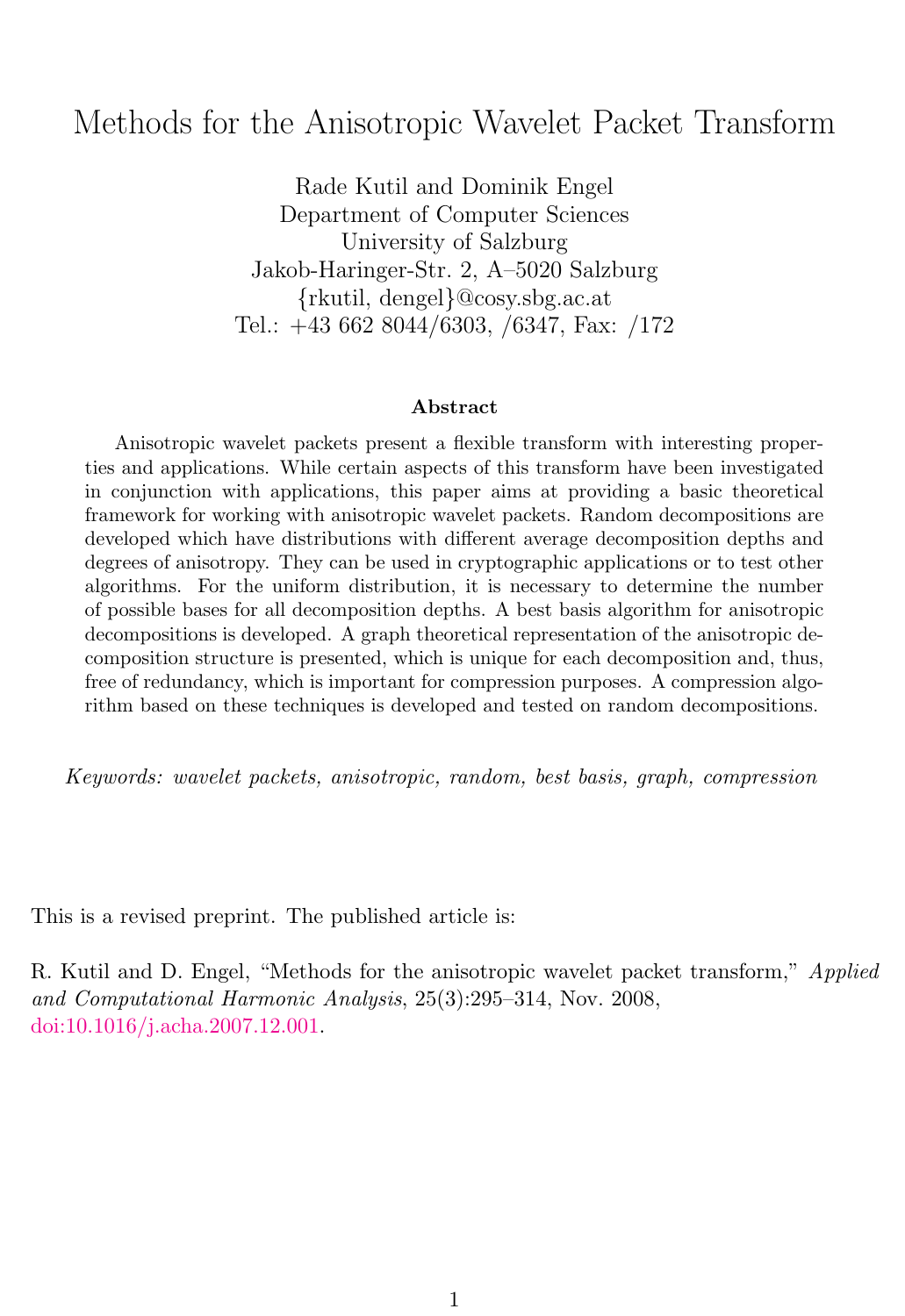# Contents

|             | 1 Introduction                                                                                                                                                                                                        |                |  |  |  |  |
|-------------|-----------------------------------------------------------------------------------------------------------------------------------------------------------------------------------------------------------------------|----------------|--|--|--|--|
| $\bf{2}$    | <b>Number of Anisotropic Bases</b><br>2.1<br>2.2                                                                                                                                                                      |                |  |  |  |  |
| 3           | <b>Random Decomposition</b><br>Uniform Distribution of Isotropic Decompositions 7<br>3.1<br>Uniform Distribution with Joint Decomposition Depth 7<br>3.2                                                              | 6              |  |  |  |  |
|             | Uniform Decomposition with Separate Decomposition Depths 10<br>3.3<br>Scale-Invariant Distribution with Joint Decomposition Depth 12<br>3.4<br>Scale-Invariant Distribution with Separate Decomposition Depths<br>3.5 | -13            |  |  |  |  |
|             | 3.6<br><b>Graph Representation of Decomposition Structure</b>                                                                                                                                                         | 16             |  |  |  |  |
| 5.          | <b>Best Bases</b>                                                                                                                                                                                                     |                |  |  |  |  |
| 6           | <b>Efficient Coding of the Decomposition Structure</b><br>6.1<br>6.2                                                                                                                                                  | 22<br>22<br>22 |  |  |  |  |
| $7^{\circ}$ | Conclusion                                                                                                                                                                                                            | 24             |  |  |  |  |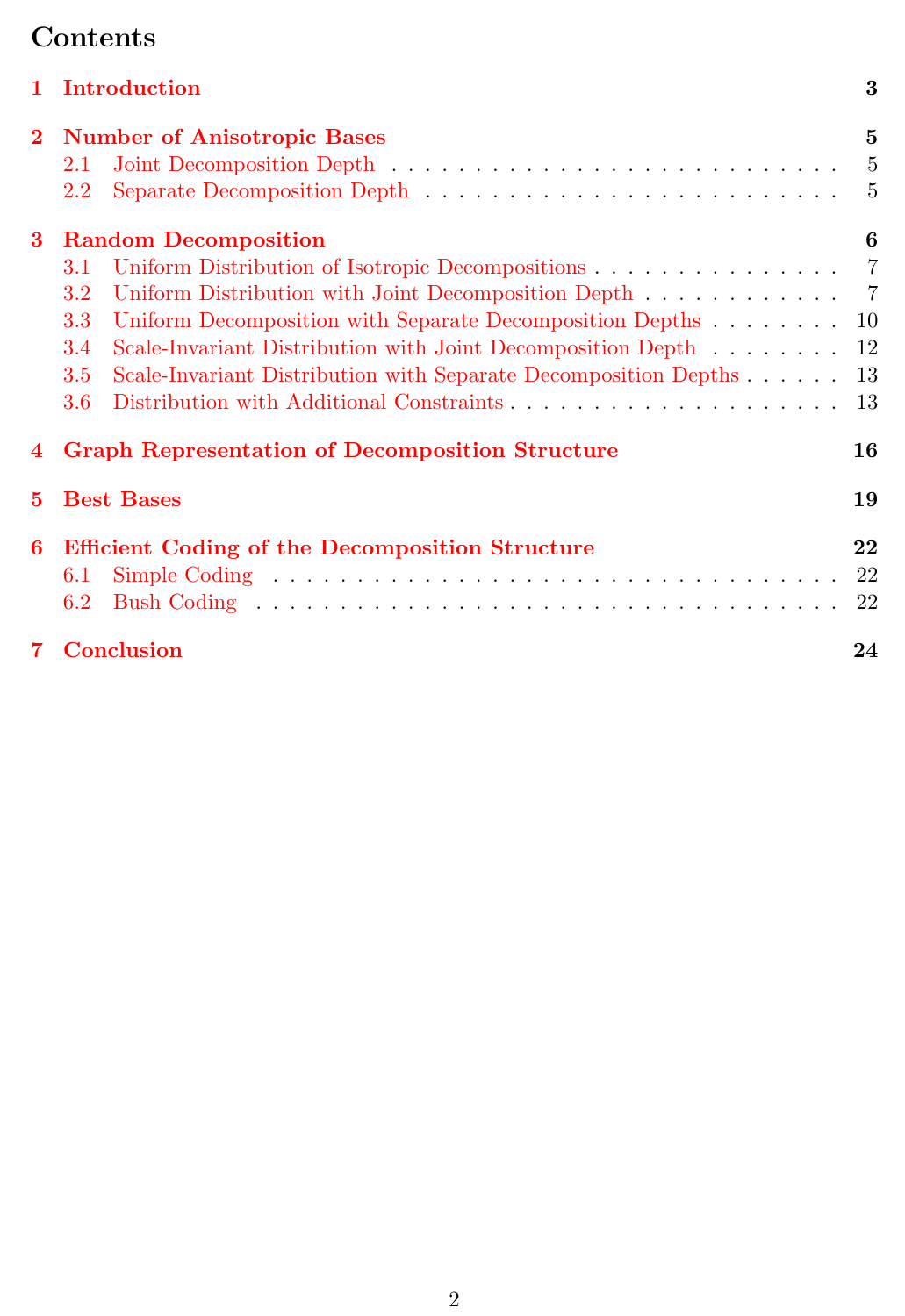### <span id="page-2-0"></span>1 Introduction

The wavelet transform  $\left[1, 2\right]$  $\left[1, 2\right]$  $\left[1, 2\right]$  has successfully been employed for signal/image compression  $[3]$ , feature extraction  $[4]$ , classification algorithms  $[5, 6]$  $[5, 6]$  $[5, 6]$ , telecommunication applications [\[7\]](#page-26-1), numerical mathematics [\[8\]](#page-26-2), and many other fields. The wavelet transform consists of decomposition steps in which a pair of orthogonal quadrature mirror filters (QMF) or biorthogonal filters are applied on the data, producing one low-pass- and one high-passsubband which are subsampled by a factor of 2. For higher dimensional data, the filtering is applied in each dimension to produce  $2^d$  subbands, where d is the number of dimensions. In this work we concentrate on two-dimensional data  $(d = 2)$ , although most results can be extended to higher dimensions easily. In the classical pyramidal wavelet transform, the decomposition step is recursively applied only to the approximation subband, i.e. the subband that was low-pass filtered in each dimension. The other subbands are called detail subbands and are included in the output of the transform.

Isotropic and anisotropic wavelet packets are a generalization of the pyramidal wavelet transform. Examples are given in Figure [1.](#page-3-0) The wavelet packet transform [\[9\]](#page-26-3) presents an overcomplete library of bases suitable for energy compaction in the frequency domain for visual data. Other than in the case of the pyramidal wavelet transform, in the wavelet packet transform also the detail subbands are subject to further decomposition. The multitude of bases provided by the wavelet packet transform allows for adaption in the frequency domain. In the context of image compression, wavelet packets have an advantage for images with oscillatory patterns in image space that result in more energy in the highpass subbands. The best basis algorithm [\[9\]](#page-26-3) performs adaptive optimization of the wavelet packet decomposition structure to suit a source signal. Other methods use fixed decomposition structures to compact the energy of a class of signals, e.g. fingerprints [\[10\]](#page-26-4).

The anisotropic wavelet packet transform  $[11]$  is a generalization of the isotropic case: whereas in the latter, horizontal and vertical wavelet decomposition are always applied in pairs for each subband to be decomposed, this restriction is lifted for anisotropic wavelet packets. Therefore, anisotropic wavelet packets offer an even more flexible adaption in the frequency domain. Anisotropic wavelet packets have been proposed for the compression of image [\[12,](#page-26-6) [13\]](#page-26-7) and video [\[14\]](#page-26-8) data. A rate-distortion optimized basis selection for 3-D anisotropic wavelet packets has been proposed for the compression of hyperspectral image [\[15\]](#page-26-9). Randomized selection of wavelet packet bases has been used to provide lightweight security for visual data, for isotropic  $[16, 17]$  $[16, 17]$  $[16, 17]$  as well as for anisotropic wavelet packets [\[18,](#page-26-12) [19\]](#page-27-0).

This work aims at providing a basic theoretical framework for working with anisotropic wavelet packets: random and optimal generation, efficient representation of anisotropic bases, and analysis of some basic properties. Work published so far in this area mainly focused on image data and especially the compression thereof. Here we take a more holistic perspective. First, we investigate distributions for randomly selected anisotropic wavelet packet bases. Each of the discussed distributions has a different focus in selection. This can be useful for empirically investigating features of the anisotropic wavelet packet transform, compression performance being only one of them. Random decompositions are also very important for cryptographic purposes.

The number of expected subbands in a randomly selected basis will be determined for each distribution and also for random isotropic bases. This gives a measure for the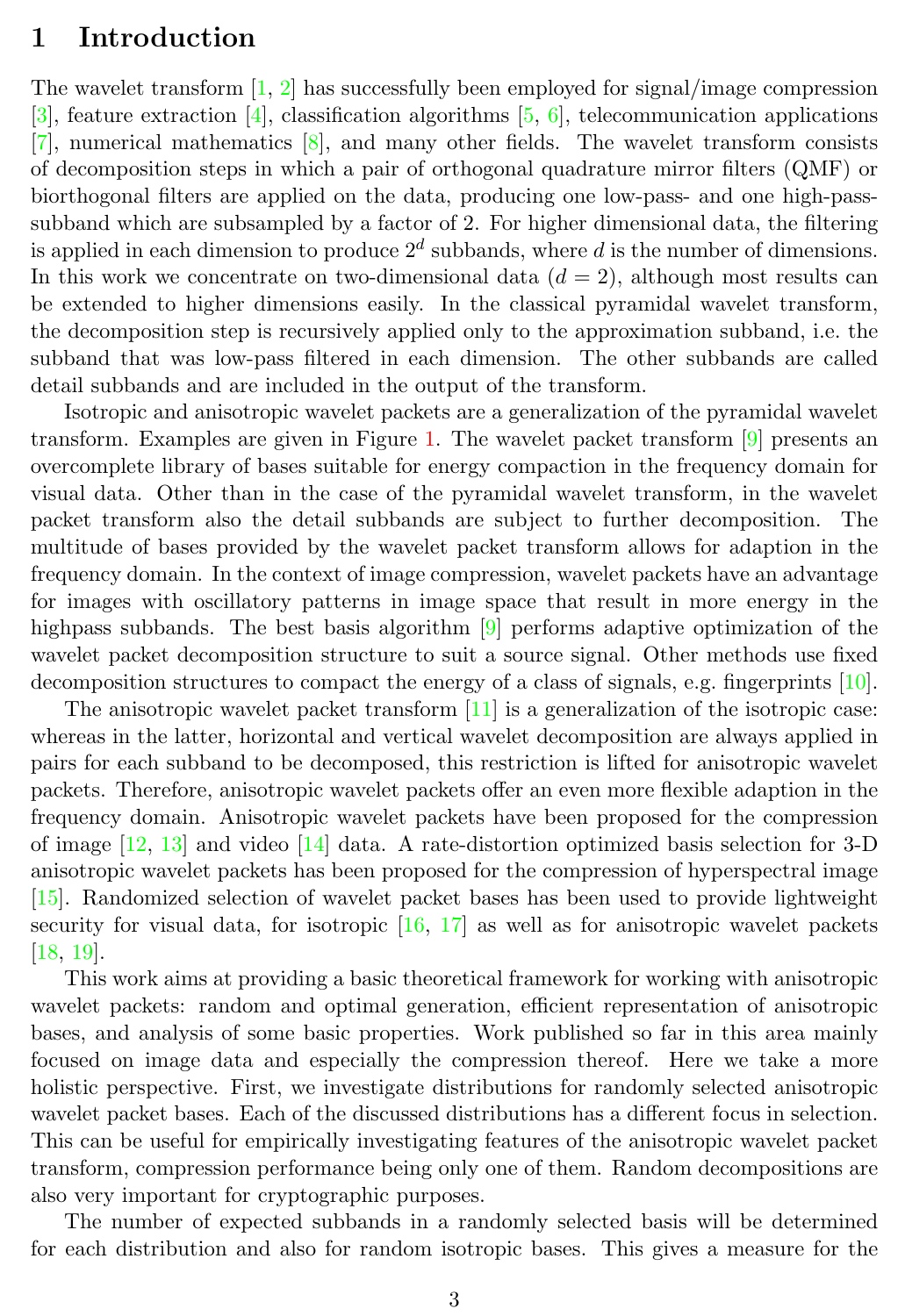

<span id="page-3-0"></span>Figure 1: Wavelet Decomposition Structure

average depth of a decomposition. Also, the degree of anisotropy for different distributions is a property that we will investigate in detail. This measures, how much an average decomposition will deviate from the isotropic case.

A second major topic of this work is the efficient representation of anisotropic wavelet packet decomposition structures. The representation as a decomposition tree that is commonly used for isotropic wavelet packets is not suitable for anisotropic wavelet packets. We discuss a suitable graph representation, the "bush" structure, that is unique for each basis. The uniqueness of the representation removes redundancy and is, therefore, a necessary condition for optimal coding. To evaluate the coding gain this representation warrants, we compare it to a straightforward representation which does not exhibit the property of uniqueness. A suitable method of representation of anisotropic wavelet packet decompositions is important for many applications, especially if they are situated in the area of data compression. The advantage of an anisotropic basis, tailored to a target image, for example by the use of the best basis algorithm presented in Section [5,](#page-18-0) would be small if the coding gain was eaten up by a redundant representation of the wavelet packet basis. The same is true for cryptographic applications. In Section [2](#page-4-0) we discuss the large key-space that can be generated with anisotropic wavelet packets. For an encryption scheme that uses randomized anisotropic wavelet packets to work in practice, an explicit (encrypted) representation of the used basis in the metadata is of advantage: the decoder does not have to run through the process of random generation (which it would have to do if only the parameters for the generation process were transmitted), but can directly use the transmitted representation of the basis. It is obvious that such a representation should be as efficient as possible.

This paper is organized as follows: In the next section we investigate the total number of anisotropic wavelet packets for a certain maximum decomposition depth. In Section [3](#page-5-0) we discuss the construction of random decompositions. We turn to the suitable representation of anisotropic wavelet packet structures in Section [4.](#page-15-0) Section [5](#page-18-0) presents a best-basis algorithm for anisotropic wavelet packets. Efficient coding of the graph structure is discussed in Section [6](#page-21-0) and results are presented that compare the coding gain achieved by the sophisticated representation to a straightforward representation. Section [7](#page-23-0) concludes.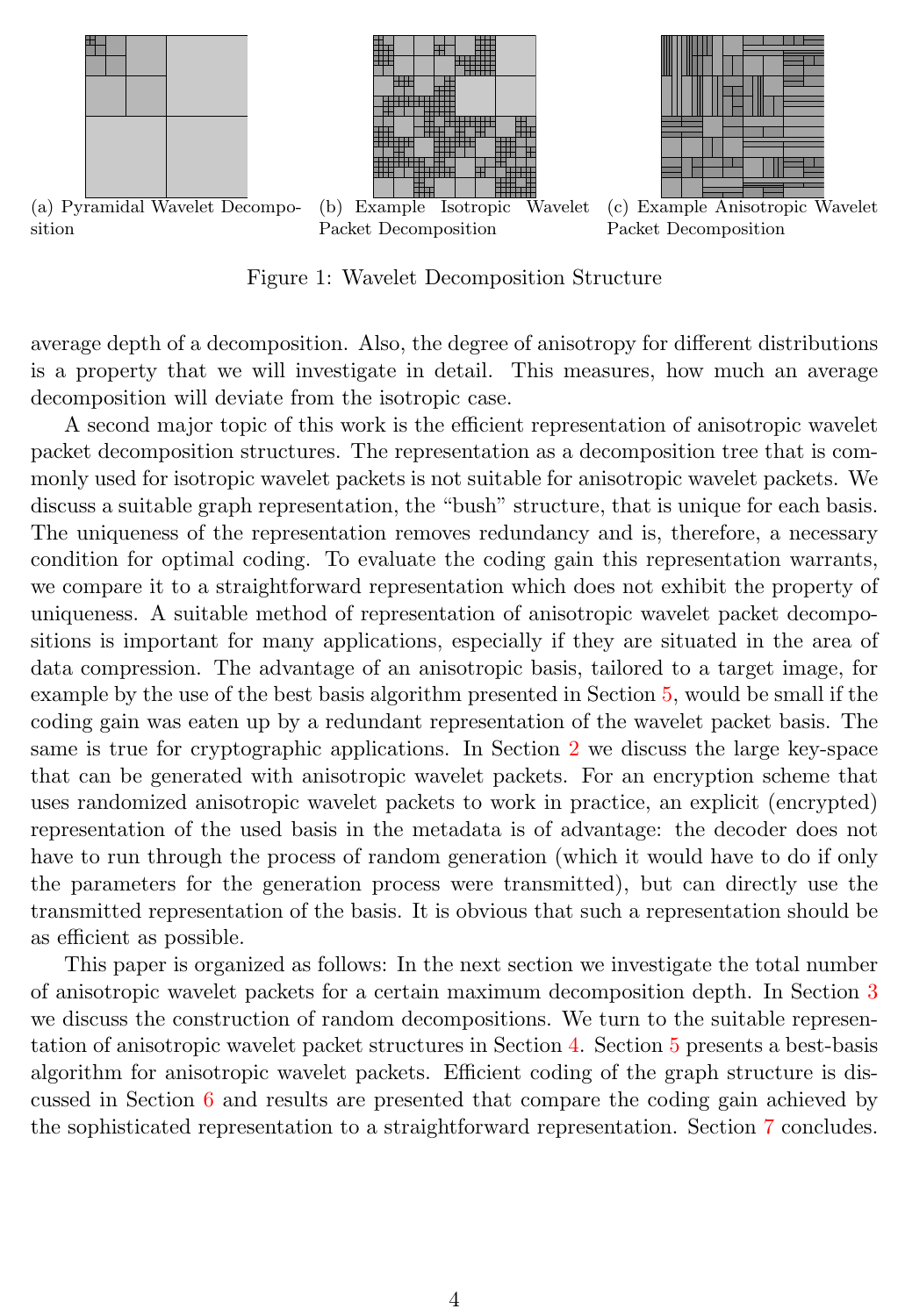### <span id="page-4-0"></span>2 Number of Anisotropic Bases

The discussion of the number of anisotropic bases forms the foundation for the distributions which we construct later. We investigate the number of anisotropic wavelet packets for two cases: joint and separate. For the first, there is a joint maximum decomposition depth  $j$  for horizontal and vertical decomposition, meaning that the number of horizontal plus vertical decomposition steps must not exceed  $j$ . For the second, there is a maximum decomposition depth for each dimension:  $j$  for vertical decomposition and  $k$  for horizontal decomposition.

### <span id="page-4-1"></span>2.1 Joint Decomposition Depth

We determine  $A_j$ , the number of bases of joint horizontal and vertical decomposition level up to j, recursively by adapting the method put forward by Xu and Do  $[13]$ . The root node may not be decomposed, or it may be decomposed either horizontally or vertically, forming two subtrees of  $A_{j-1}$  possible decompositions in each case, leading to  $1 + 2A_{j-1}^2$ possible bases. There exist, however, some decompositions that result in the same basis: a horizontal decomposition  $(r)$  followed by two vertical decompositions  $(c)$  on the resulting subtrees is equivalent to the case in which the vertical decomposition is done first followed by two horizontal decompositions. The total number of these decompositions is equal to  $2A_{j-2}^4$ , as illustrated in Figure [2.](#page-4-3) As the resulting bases should be counted only once, half the number is subtracted, leading to the formula:

<span id="page-4-4"></span>
$$
A_j = 1 + 2 \cdot A_{j-1}^2 - A_{j-2}^4 \tag{1}
$$

where  $A_0 = 1, A_1 = 3$ , and  $A_i = 0$  for  $j < 0$ .



<span id="page-4-3"></span>Figure 2: Number of equivalent AWP bases

### <span id="page-4-2"></span>2.2 Separate Decomposition Depth

Separate decomposition depths have been investigated by Xu and Do [\[13\]](#page-26-7). They give  $A_{j,k}$ , the number of bases with horizontal decomposition level up to  $j$  and vertical decomposition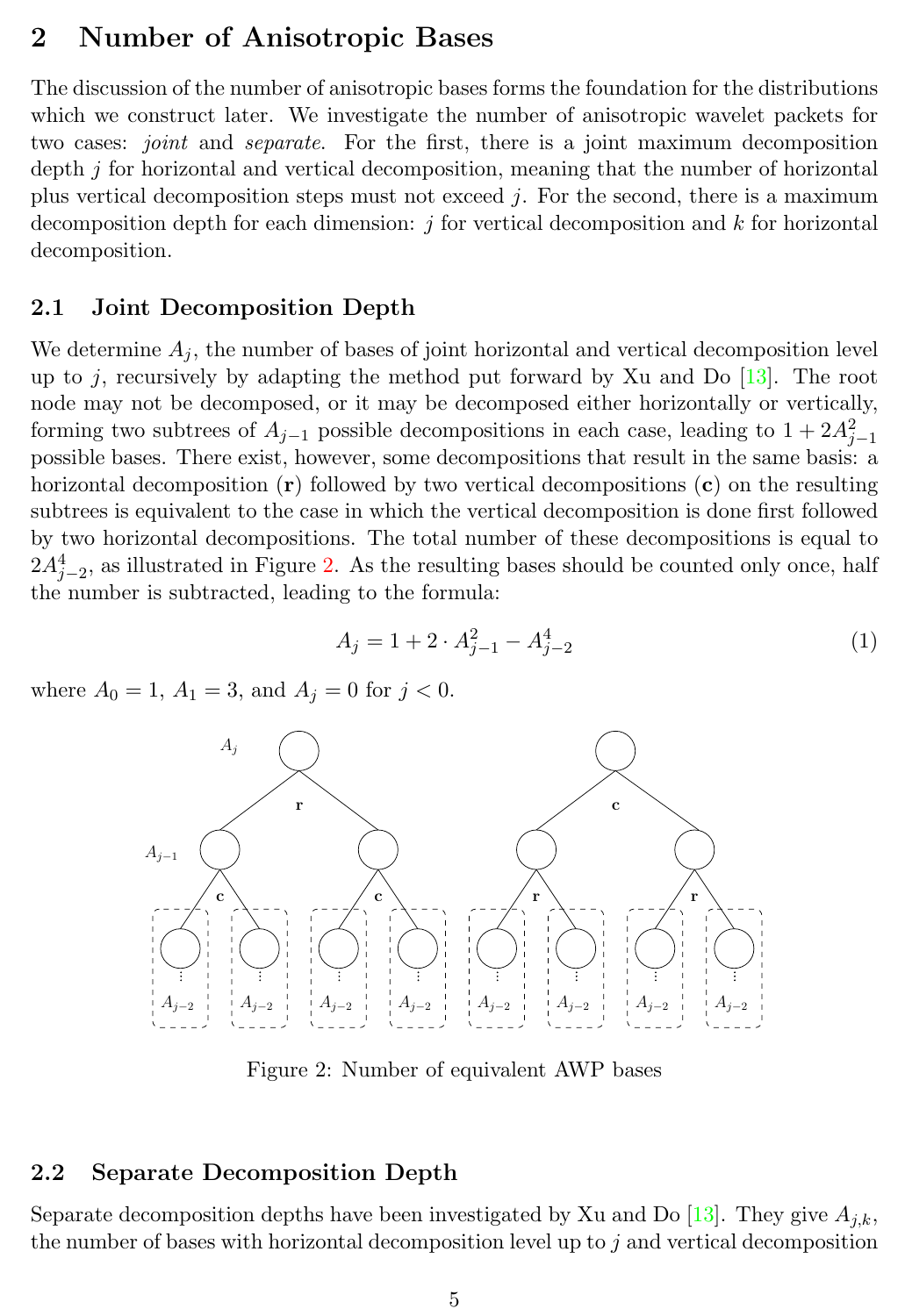level up to  $k$ , as follows

$$
A_{j,k} = 1 + A_{j-1,k}^2 + A_{j,k-1}^2 - A_{j-1,k-1}^4
$$
\n<sup>(2)</sup>

with  $A_{j,0} = 1 + A_{j-1,0}^2$ ,  $A_{0,k} = 1 + A_{0,k-1}^2$  and  $A_{0,0} = 1$ . Furthermore,  $A_{j,k} = 0$  for  $j < 0 \vee k < 0$ .

### <span id="page-5-0"></span>3 Random Decomposition

In this section we suggest some representative random decompositions and investigate some of their properties such as expected number of subbands and the distribution of their subbands' degree of anisotropy.

Two types of random decompositions will be presented. For the first type, each possible decomposition, constrained by maximum decomposition depth, has the same probability. The second type assigns a higher probability to smaller decomposition depths in order to produce approximate scale invariant decompositions.

Each of the types of decompositions comes in three forms. First, we consider the isotropic case. Second, there is only a joint maximum decomposition depth j which the total number of horizontal plus vertical decomposition steps must not exceed. Third, there are separate maximum decomposition depths  $j$  and  $k$  for horizontal and vertical decompositions.

If the original data is not decomposed, this corresponds to a decomposition of depth 0, i.e. a decomposition consisting of a single subband. On the other hand, a full decomposition of depth j (or depths j and k) consists of a maximum of  $2^j$  (or  $2^{j+k}$ ) subbands. In the isotropic case the number would be  $4<sup>j</sup>$ . An average decomposition lies somewhere in between and the expected number of subbands  $N_j$  (or  $N_{j,k}$ ) gives a measure of how deep a random decomposition is, depending on the distribution of the decompositions.

An isotropic subband is produced by an equal number of horizontal and vertical decomposition steps. We say that an isotropic subband has a zero degree of anisotropy. Following this idea, a subband produced by  $j$  horizontal and  $k$  vertical decomposition steps has a degree of anisotropy  $a = j - k$ . Thus, the anisotropy is positive if there are more horizontal decomposition steps and negative if there are more vertical. Each distribution owns a certain distribution of anisotropy, i.e. for a random coefficient of a random decomposition there is a certain probability  $P_j^a$  (or  $P_{j,k}^a$ ) that it has a degree a of anisotropy.

To determine the overall degree of anisotropy of a distribution, the second non-central moment is used

$$
\bar{\bar{a}}^2 = \sum_a P^a_j a^2 \,,\tag{3}
$$

which represents the mean squared deviation from  $a = 0$ . This measure can be estimated from a single decomposition  $D$  by averaging the squared anisotropy of all (nondecomposed) subbands  $S \in D$ , weighted by the size of the subbands:

$$
\bar{\bar{a}}^2(D) = \sum_{S \in D} 2^{-j(S) - k(S)} (j(S) - k(S))^2, \tag{4}
$$

where  $j(S)$  and  $k(S)$  are the horizontal and vertical decomposition levels of the subband S.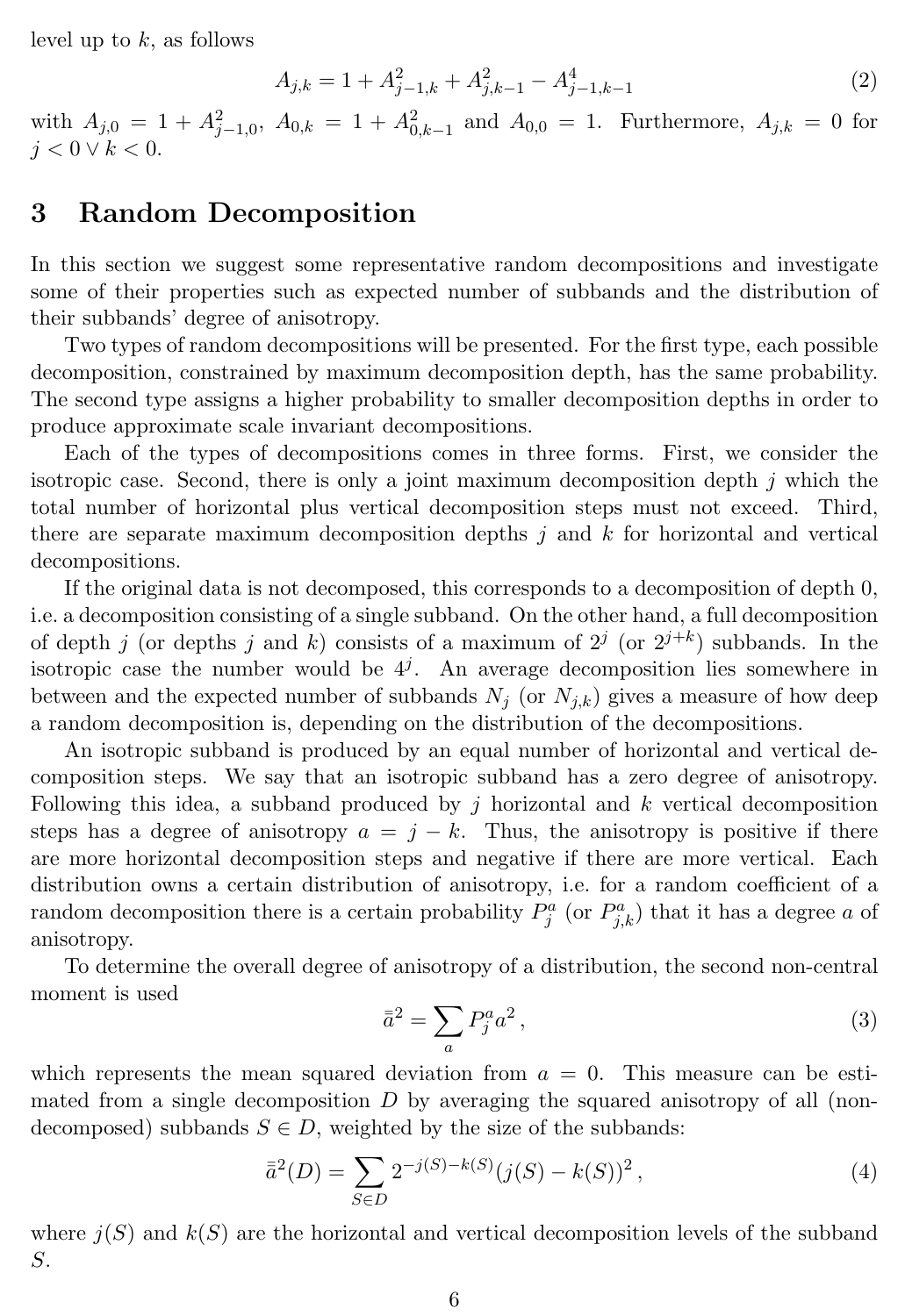The remainder of this section will develop recurrence equations for the expected number of subbands and for the distribution of anisotropy and investigate their convergence.

#### <span id="page-6-0"></span>3.1 Uniform Distribution of Isotropic Decompositions

For the purpose of comparison we will first have a look at isotropic decompositions. An isotropic decomposition of depth j consists of j decomposition steps. Each step in turn consists of a horizontal and a vertical filtering step. In each step, four subbands are created. The total number of possible decompositions is

$$
\tilde{A}_j = 1 + \tilde{A}_{j-1}^4. \tag{5}
$$

Of course,  $\tilde{A}_0 = 1$ . To produce a random decomposition in a way that each possible decomposition has the same probability, each subband must have a probability of  $\frac{1}{A_j}$  that it is not decomposed, where  $j$  is the maximum decomposition depth of that subband. A subband at the next level has j reduced by 1.

**Expected Number of Subbands** Let  $\tilde{N}_j$  be the expected number of subbands in an isotropic decomposition, assuming a uniform distribution of decompositions.  $\tilde{N}_j$  can be split into the case of no decomposition, where we have only one subband, and the case of a decomposition depth of at least one, where there are four subbands which are on average decomposed into  $\tilde{N}_{j-1}$  subbands. The first case has a probability of  $\frac{1}{\tilde{A}_j}$ . Thus, we get

$$
\tilde{N}_j = \frac{1}{\tilde{A}_j} (1 + \tilde{A}_{j-1}^4 \tilde{N}_{j-1}).
$$
\n(6)

The maximum number of subbands is  $2^{2j}$ . To see how deep an average decomposition becomes compared to a full decomposition, we build the quotient and see that it converges quickly, so that for  $j \geq 4$  we have

$$
\frac{\tilde{N}_j}{2^{2j}} \approx 0.036994\,. \tag{7}
$$

### <span id="page-6-1"></span>3.2 Uniform Distribution with Joint Decomposition Depth

For a uniform distribution of all possible anisotropic bases up to a maximum decomposition level  $j$ , we split the decomposition decisions into mutually exclusive cases and assign probabilities based on the number of subtrees for each case. We introduce restrictions in decomposition to handle isotropic bases. Without loss of generality, we define the admissible decompositions for a subband without restriction as (a) horizontal decomposition with further processing, or (b) further processing with restriction for horizontal decomposition. Case (b) leads to the restricted case in which horizontal decomposition is forbidden for at least one of the resulting subbands. The number of the possible bases in case (b) is  $A_{j-1} - A_{j-2}^2$ , which we define as  $B_j$ . Figure [3](#page-7-0) shows the possible decomposition decisions and lists the number of bases for each case. The probability for any case to be chosen is the ratio of the number of bases contained in the case to the total number of bases  $(A_i)$ for unrestricted processing,  $B_j$  for restricted processing).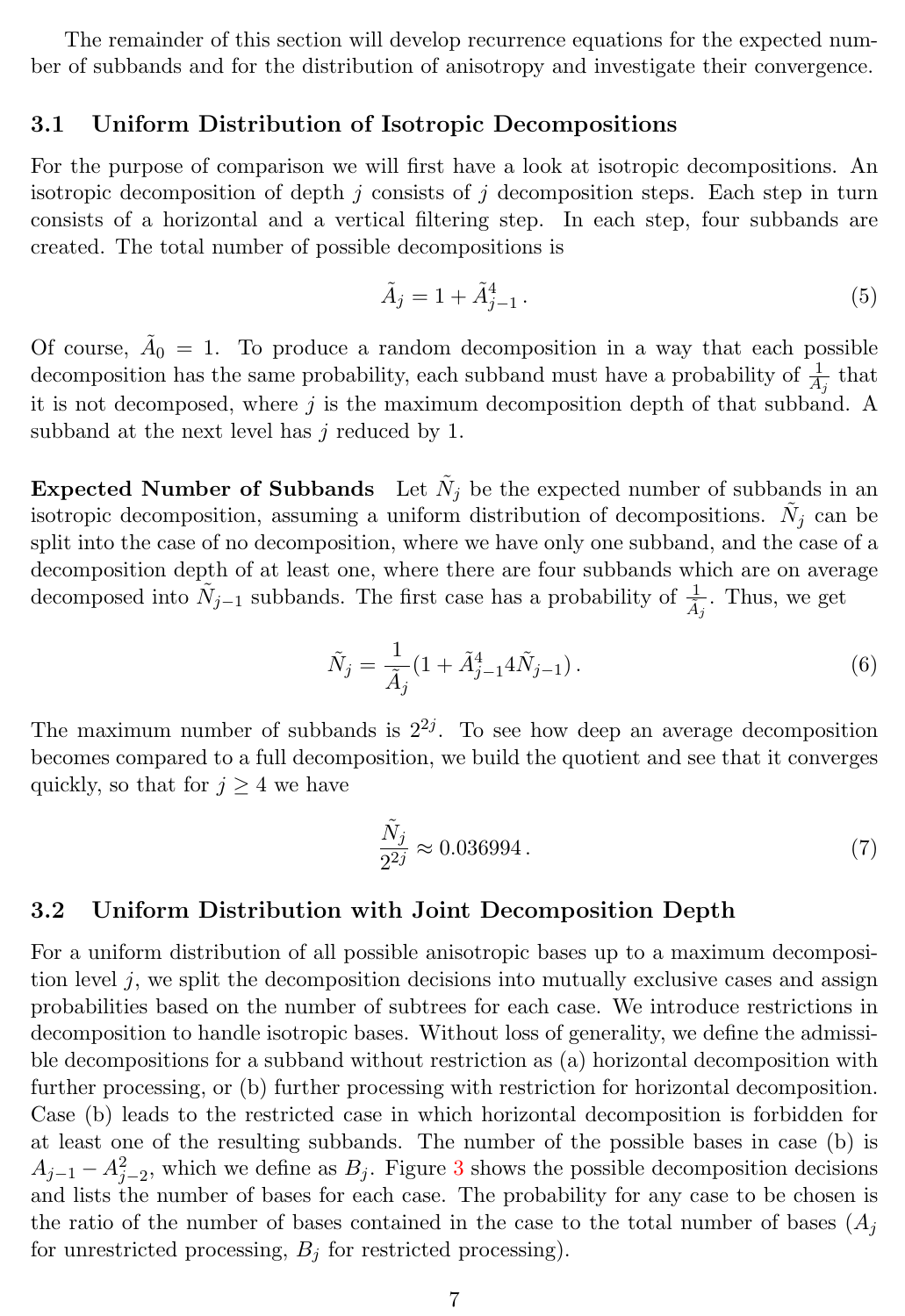

<span id="page-7-0"></span>Figure 3: Case selection for uniform distribution of randomized anisotropic wavelet packet bases for joint maximum horizontal and vertical decomposition depth

Note that this distinction into mutually exclusive cases also presents a slightly different way to determine the number of available bases without using the definition of  $A_i$  or  $B_i$  as given above. This makes the resulting recursion more flexible, which is useful if additional restrictions are applied in selecting a suitable anisotropic bases (such as restriction that enhance compression performance, see  $[18]$ . The alternative definitions are given by:

$$
A_j = \begin{cases} B_0 & \text{for } j = 0\\ A_{j-1}^2 + B_j & \text{else} \end{cases} \tag{8}
$$

<span id="page-7-1"></span>
$$
B_j = B_j^{(1)} + B_j^{(2)} + B_j^{(3)} + B_j^{(4)}
$$
\n(9)

$$
B_j^{(1)} = 1 \t\t(10)
$$

$$
B_j^{(2)} = \begin{cases} 0 & \text{for } j = 0\\ B_{j-1}^2 & \text{else} \end{cases}
$$
 (11)

$$
B_j^{(3)} = B_j^{(4)} = \begin{cases} 0 & \text{for } j = 0 \vee j = 1\\ A_{j-2}^2 \cdot B_{j-1} & \text{else.} \end{cases}
$$
(12)

The numbers  $A_j$  and  $B_j$  become very large very quickly. More precisely, they grow as  $K\beta^{2^j}$ . Numerical experiments show that  $\beta \approx 2.353017462$ . The following probabilities have to be calculated while performing a random decomposition for each decomposition level  $j$ :

$$
p_j^{(A1)} = \frac{A_{j-1}^2}{A_j}, \quad p_j^{(A2)} = \frac{B_j}{A_j}, \quad p_j^{(B1)} = \frac{1}{B_j}, \quad p_j^{(B2)} = \frac{B_{j-1}^2}{B_j}, \quad p_j^{(B3)} = \frac{A_{j-2}^2 B_{j-1}}{B_j} \tag{13}
$$

Since  $A_j$  and  $B_j$  might overflow the number presentation even for moderate depths j, alternative ways to calculate the probabilities  $p_i^{(\cdot)}$  $j_j^{(n)}$  are necessary. There are several possibilities. The first one is very simple. The probabilities converge very quickly  $(p^{(A1)} \rightarrow$ 0.618034,  $p^{(B1)} \rightarrow 0, p^{(B2)} \rightarrow 0.236068$ . Therefore, only a minor error is introduced by substituting the limit for the probabilities, starting at a high enough depth  $j$ .

The second possibility is slightly more elaborate. Instead of  $A_j$  and  $B_j$  the values  $A'_j = \beta^{-2^j} A_j$  and  $B'_j = \beta^{-2^j} B_j$  are calculated. This is very easily done by adding  $\beta^{-2^j}$ instead of 1 for the non-decomposition case in  $(1)$  or  $(10)$ . All other equations remain the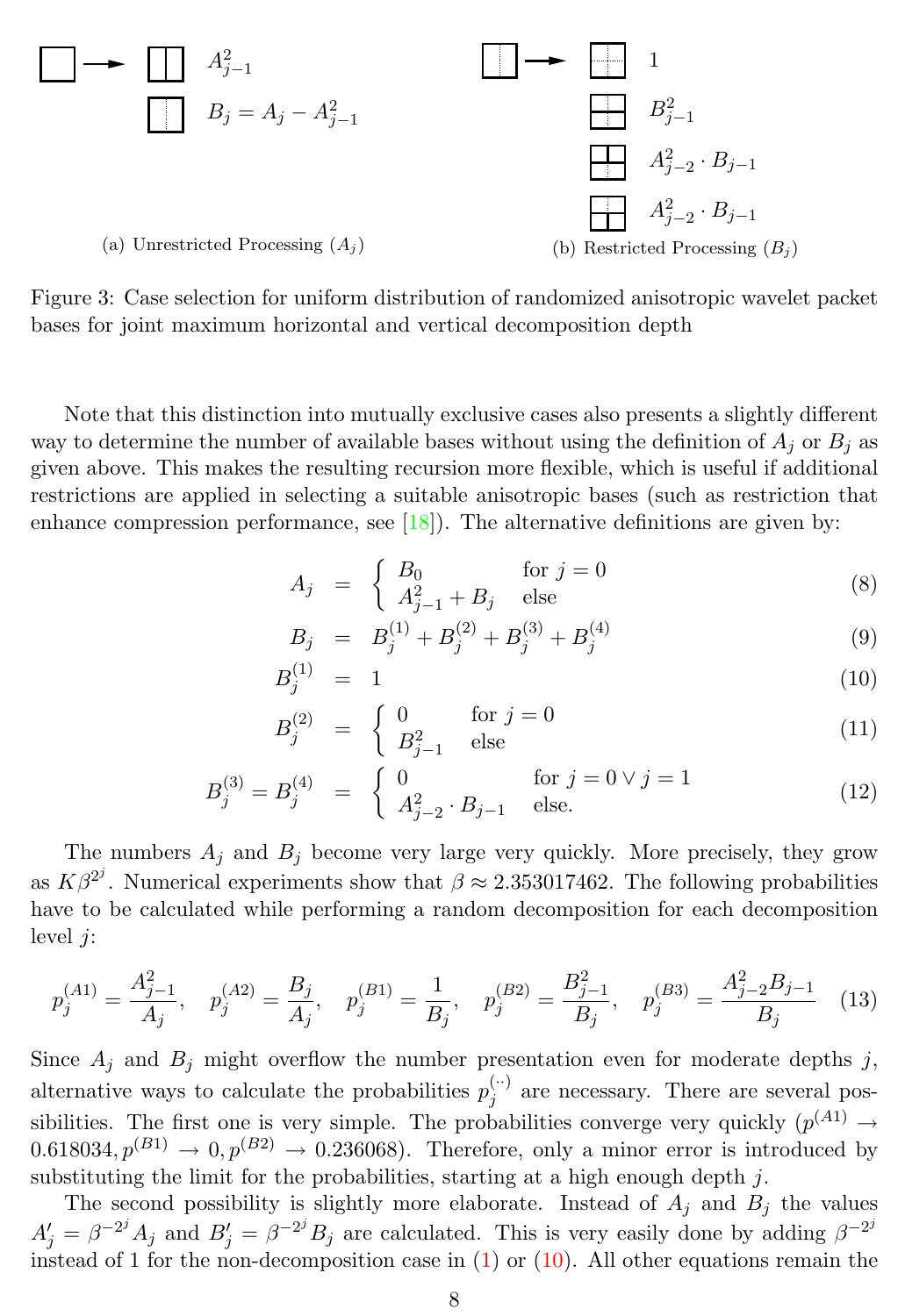same, as can easily be checked. This possibility has the disadvantage that small errors in the representation of  $\beta$  make the recursion diverge to  $\infty$  or 0 for high enough j.

The third possibility is the most complicated. A whole new set of recurrence equations for the probabilities  $p_i^{(\cdot)}$  $j^{(+)}$  are developed. Assuming that  $p_j^{(B1)}$  $j_j^{(D_1)}$  is neglectably small above a certain depth  $j_0$ , the following equations hold:

$$
p_j^{(T1)} = 2p_{j-1}^{(A1)} + p_{j-1}^{(A2)}, \quad p_j^{(T2)} = p_j^{(T1)} p_{j-1}^{(A2)}, \tag{14}
$$

$$
p_j^{(A1)} = \frac{1}{1 + p_j^{(T2)}}, \quad p_j^{(A1)} = \frac{p_j^{(T2)}}{1 + p_j^{(T2)}}, \quad p_j^{(B2)} = \frac{p_{j-1}^{(A2)}}{p_j^{(T1)}}, \quad p_j^{(B2)} = \frac{p_{j-1}^{(A1)}}{p_j^{(T1)}}\tag{15}
$$

The starting values are set by calculating  $p_i^{(\cdot)}$  $j_j^{(n)}$  from  $A_j$  and  $B_j$  for  $j \leq j_0$ .

**Expected Number of Subbands** Let  $N_i$  be the expected number of subbands in an anisotropic decomposition, assuming a uniform distribution of decompositions. The subband we start with can either be decomposed horizontally, vertically or not at all. The latter case gives a number of subbands of 1 at a probability of  $\frac{1}{A_j}$ . The other cases give  $2N_{j-1}$  subbands at a probability of  $\frac{A_{j-1}^2}{A_j}$ . However, some decompositions are counted twice, so they have to be subtracted once. We obtain

$$
N_j = \frac{1}{A_j} (1 + 2A_{j-1}^2 2N_{j-1} - A_{j-2}^2 4N_{j-2}),
$$
\n(16)

The maximum number of subbands is  $2^j$  and for  $j \geq 5$  we have

$$
\frac{N_j}{2^j} \approx 0.7828\,. \tag{17}
$$

This means that anisotropic decompositions have on average about 21 times as many subbands as isotropic decompositions.

**Degree of Anisotropy** The distribution of anisotropy is expressed by probabilities  $P_j^a$ that a random coefficient of a random decomposition with maximum depth  $j$  lies in a subband with a degree a of anisotropy. Again, a recurrence equation can be found for  $P_j^a$  by considering cases similar to the computation of  $N_j$ . If the original subband is not decomposed the anisotropy is 0, which means that  $P_j^a = \frac{1}{A}$  $\frac{1}{A_j}$  if  $a = 0$  and  $P_j^a = 0$ otherwise. In case of horizontal or vertical decomposition, the probabilities  $P_{j-1}^{a-1}$  and  $P_{j-1}^{a+1}$  are inherited. By correcting decompositions that are counted twice, we obtain

$$
P_j^a = \frac{1}{A_j} (\chi(a=0) + A_{j-1}^2 (P_{j-1}^{a-1} + P_{j-1}^{a+1}) - A_{j-2}^4 P_{j-2}^a), \qquad (18)
$$

where the characteristic function  $\chi(e) = 1$  if e is true and  $\chi(e) = 0$  otherwise. The starting values are simply  $N_j^a = 0$  for  $j \leq 0$  except for the case  $N_0^0 = 1$ . Note that of course  $\sum_{a=-j}^{j} P_j^a = 1$ .

Figure [4](#page-9-1) shows the distribution of anisotropy for several maximum decomposition depths j. As expected, subbands with a high degree of anisotropy are less probable than the more isotropic. The most surprising fact in Figure  $4$  is that there is a significant contrast between odd and even values of  $j$  and  $a$ . If the maximum decomposition depth  $j$ is even, then even values a are more probable than odd values and vice versa.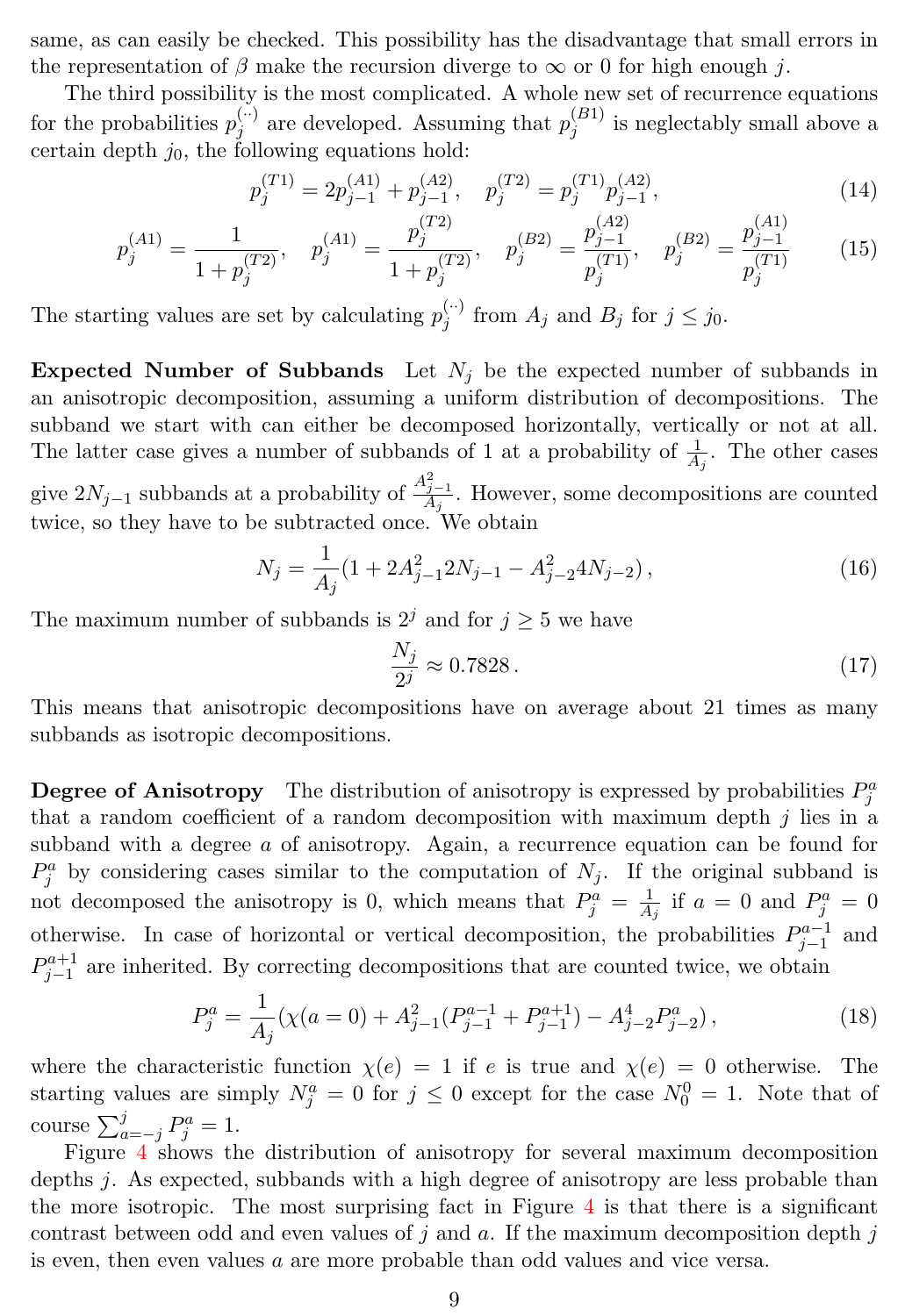

<span id="page-9-1"></span>Figure 4: Distribution of anisotropy for uniform distribution with joint maximum decomposition depth.

#### <span id="page-9-0"></span>3.3 Uniform Decomposition with Separate Decomposition Depths

The procedure can be easily extended to take separate maximum decomposition depths for horizontal and vertical decomposition into account. Figure [5](#page-9-2) lists the corresponding cases and the number of bases contained in each.



<span id="page-9-2"></span>Figure 5: Case selection for uniform distribution of randomized anisotropic wavelet packet bases for separate maximum horizontal and vertical decomposition depth

Again, the numbers  $A_{j,k}$  and  $B_{j,k}$  grow very quickly as  $K\beta^{2^{j+k}}$ , where this time  $\beta \approx$ 1.7381342497927. The following probabilities have to be calculated for all decomposition levels  $j$  and  $k$  while performing a random decomposition:

$$
p_{j,k}^{(A1)} = \frac{A_{j-1,k}^2}{A_{j,k}}, \quad p_{j,k}^{(A2)} = \frac{B_{j,k}}{A_{j,k}},
$$

$$
p_{j,k}^{(B1)} = \frac{1}{B_{j,k}}, \quad p_{j,k}^{(B2)} = \frac{B_{j,k-1}^2}{B_{j,k}}, \quad p_{j,k}^{(B3)} = \frac{A_{j-1,k-1}^2 B_{j,k-1}}{B_{j,k}} \quad (19)
$$

As we try to apply the same three possibilities to calculate these probabilities without having to calculate  $A_{j,k}$  and  $B_{j,k}$  as in Section [3.2,](#page-6-1) we find that the first one – substitution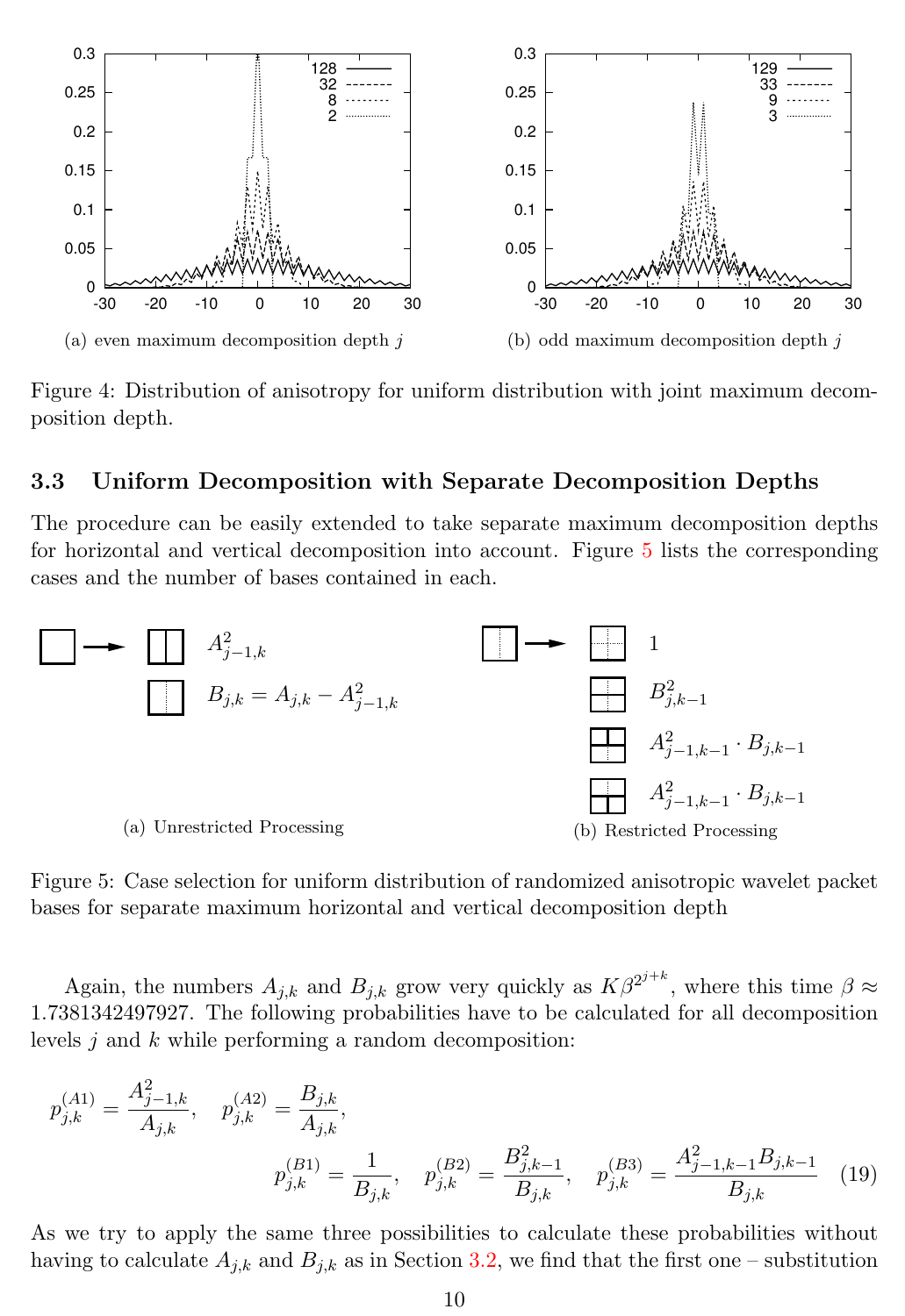

<span id="page-10-0"></span>Figure 6: Distribution of anisotropy for uniform distribution with separate maximum decomposition depths.

of limits – does not work here because the limits depend on the quotient of  $j$  and  $k$ . The second possibility – normalization by  $\beta^{-2^{j+k}}$  – does work. It owns the same problems of instability, though. The third possibility turns out to be slightly more complicated than in the case of joint decomposition depths. The following equations hold:

$$
p_{j,k}^{(T1)} = \begin{pmatrix} p_{j,k-1}^{(A1)^2} & p_{j,k-1}^{(A2)} & p_{j,k-1}^{(A1)} + p_{j,k-1}^{(A2)^2} \\ p_{j-1,k}^{(T1)^2} & p_{j,k-1}^{(A2)^2} & p_{j,k-1}^{(A2)^2} \end{pmatrix}^{-1}, \quad p_{j,k}^{(T2)} = p_{j,k-1}^{(A2)}(2 - p_{j,k-1}^{(A2)})p_{j-1,k}^{(T1)^2}, \quad (20)
$$
\n
$$
p_{j,k}^{(A1)} = \frac{p_{j,k-1}^{(A2)^2}}{p_{j,k}^{(T2)} + p_{j,k-1}^{(A2)^2}}, \quad p_{j,k}^{(A2)} = 1 - p_{j,k}^{(A1)}, \quad p_{j,k}^{(B2)} = \frac{p_{j,k-1}^{(A1)}}{1 + p_{j,k-1}^{(A1)}}, \quad p_{j,k}^{(B3)} = \frac{p_{j,k-1}^{(A2)}}{1 + p_{j,k-1}^{(A1)}}
$$

**Expected Number of Subbands** Let  $N_{i,k}$  be the expected number of subbands. We obtain

$$
N_{j,k} = \frac{1}{A_{j,k}} \left( 1 + A_{j-1,k}^2 2N_{j-1,k} + A_{j,k-1}^2 2N_{j,k-1} - A_{j-1,k-1}^4 4N_{j-1,k-1} \right). \tag{22}
$$

The maximum number of subbands is  $2^{j+k}$  and for  $j \geq 3, k \geq 3$  we have

$$
\frac{N_{j,k}}{2^{j+k}} \approx 0.6064\,. \tag{23}
$$

(21)

Degree of Anisotropy The distribution of anisotropy can be calculated analogously to the case of joint decomposition depths.

$$
P_{j,k}^a = \frac{1}{A_j} (\chi(a=0) + A_{j-1,k}^2 P_{j-1,k}^{a-1} + A_{j,k-1}^2 P_{j,k-1}^{a+1} - A_{j-1,k-1}^4 P_{j-1,k-1}^a), \tag{24}
$$

These probabilities converge quickly and for  $j = k \geq 3$  we get a distribution as in Figure [6.](#page-10-0)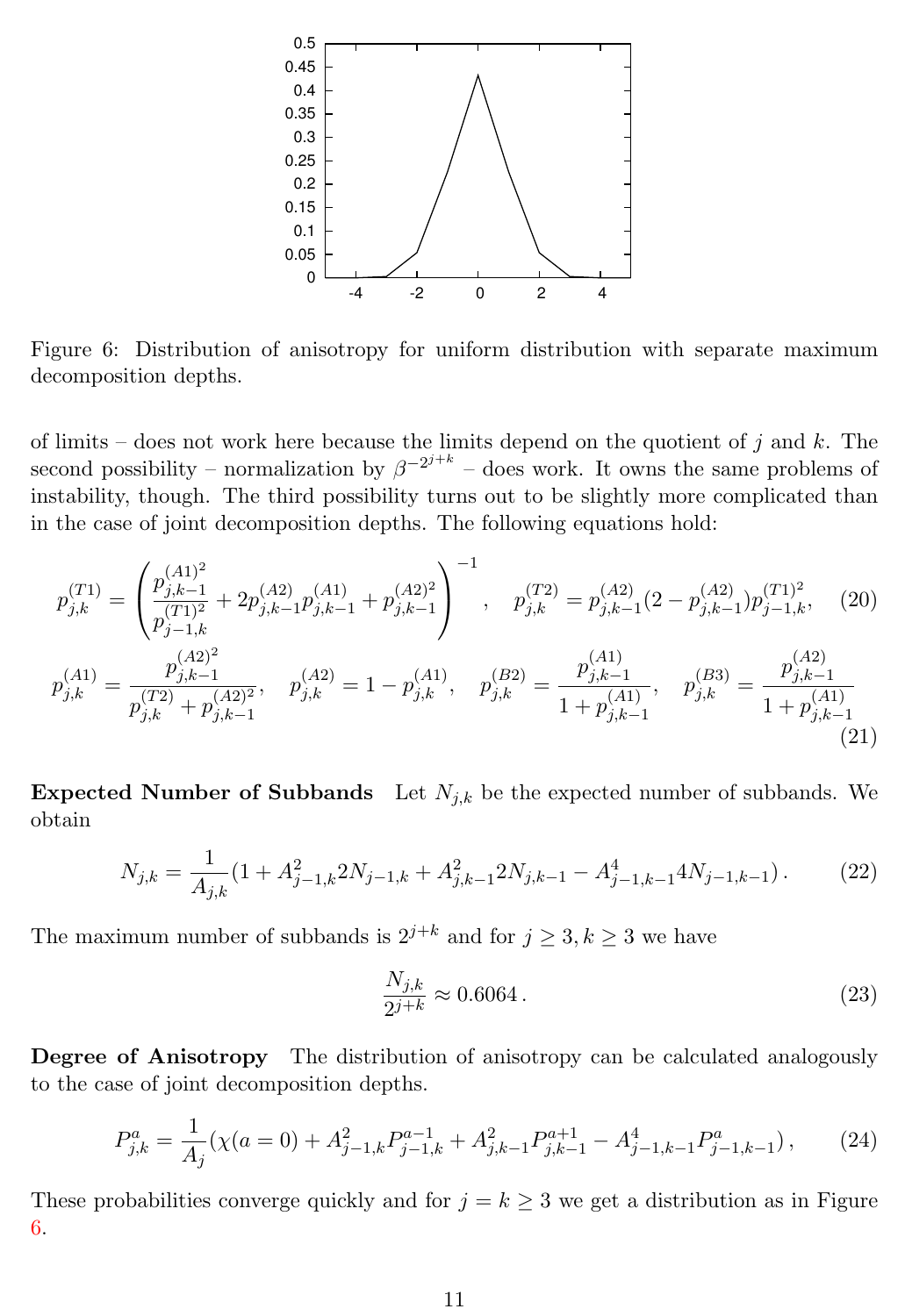#### <span id="page-11-0"></span>3.4 Scale-Invariant Distribution with Joint Decomposition Depth

Because average decompositions are so deep in the uniform case, we may want to have a distribution of decompositions where bigger subbands are more likely to occur. A first approach would be to apply a fixed probability  $p$  of non-decomposition on every subband. Such a distribution is scale-invariant (self-similar) in that each subband is statistically equal in terms of decomposition structure, except of course for the maximum decomposition depth, which is smaller for smaller subbands. The expected number of subbands  $N_i$ is

$$
N_j = p + (1 - p)2N_{j-1}.
$$
\n(25)

The convergence of this recurrence equation shows the following behavior.

$$
0 \le p < \frac{1}{2} \Rightarrow \lim_{j \to \infty} N_j (2(1-p))^{-j} = \frac{1-p}{1-2p}
$$
\n
$$
p = \frac{1}{2} \Rightarrow N_j = 1 + \frac{j}{2}
$$
\n
$$
\frac{1}{2} < p \le 1 \Rightarrow \lim_{j \to \infty} N_j = \frac{p}{2p-1}
$$

The interesting case is  $0 \le p < \frac{1}{2}$  where the number of subbands grows exponentially with the maximum decomposition depth, but with a base  $\alpha = 2(1 - p)$  in the range  $1 < \alpha \leq 2$ . The case  $\alpha = 2$   $(p = 0)$  is a full decomposition. In the case  $\alpha \to 1$   $(p \to \frac{1}{2})$  the behavior should approach a constant, but the convergence becomes very slow.

A better approach is therefore to demand that

$$
N_j = \alpha^j \qquad 1 \le \alpha \le 2 \,, \tag{26}
$$

and to choose the probability of non-decomposition  $p_j$  so that this is fulfilled. Note that this leads to a distribution that is not exactly scale-invariant any more. Examining the quotient

$$
\frac{N_j}{N_{j-1}} = \alpha = \frac{p_j + (1 - p_j)2N_{j-1}}{N_{j-1}} = p_j \frac{1 - 2N_{j-1}}{N_{j-1}} + 2
$$
\n(27)

enables us to find such a  $p_i$  as

$$
p_j = \frac{\alpha - 2}{N_{j-1}^{-1} - 2} = \frac{2 - \alpha}{2 - \alpha^{1 - j}}.
$$
\n(28)

Note that for  $\alpha = 2$  we get a full decomposition, since  $p_i = 0$ , and for  $\alpha = 1$  there will be no decomposition at all, since  $p_i = 1$ .

Degree of Anisotropy The distribution of anisotropy can be calculated with a recurrence equation similar to the one for the uniform distribution.

$$
P_j^a = p_j \chi(a=0) + \frac{1 - p_j}{2} (P_{j-1}^{a-1} + P_{j-1}^{a+1})
$$
\n(29)

These probabilities converge to the distribution in Figure [7.](#page-12-2)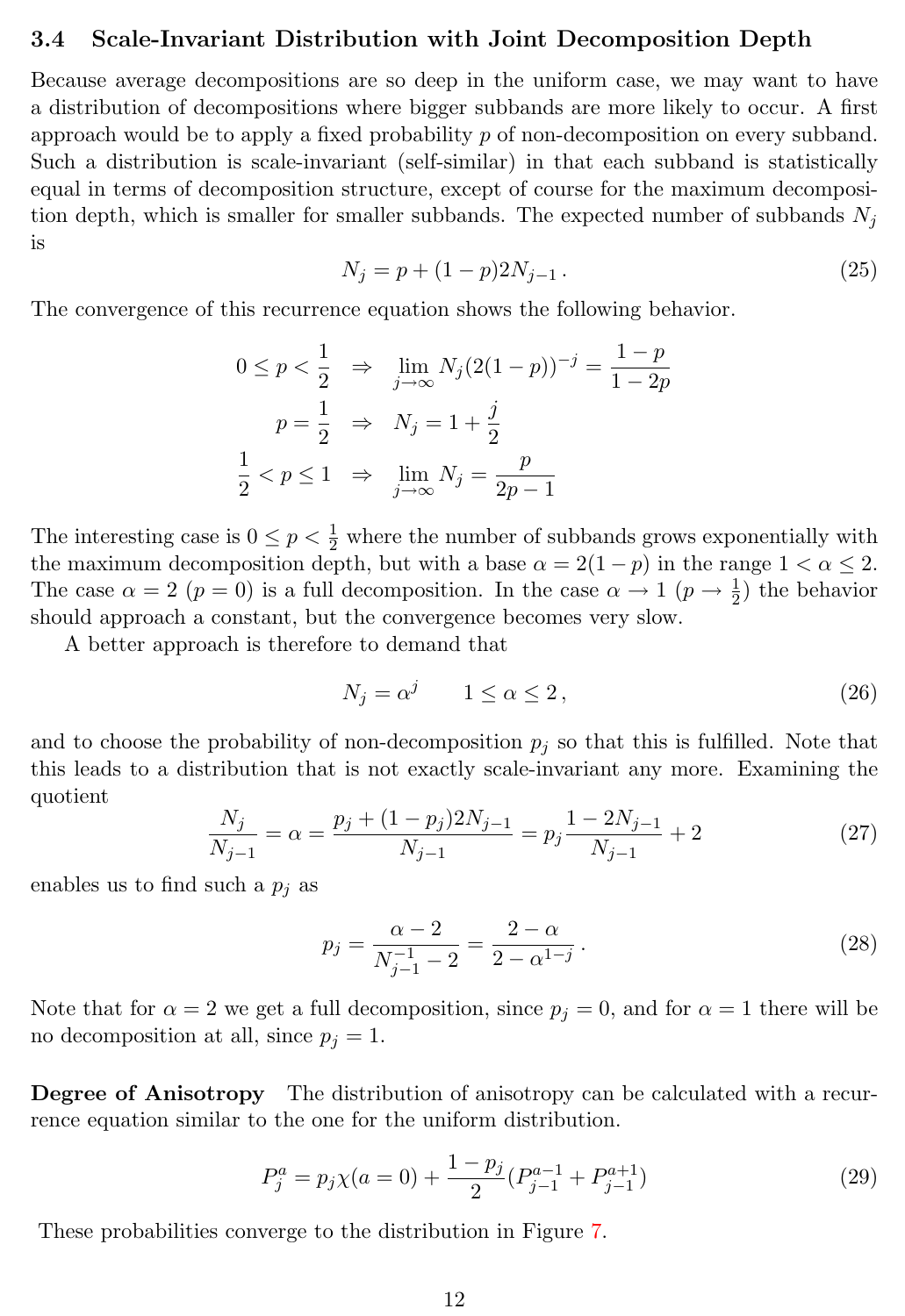

<span id="page-12-2"></span>Figure 7: Distribution of anisotropy for scale-invariant decompositions for several values of  $\alpha$ .

#### <span id="page-12-0"></span>3.5 Scale-Invariant Distribution with Separate Decomposition Depths

The case of separate maximum decomposition depths for horizontal and vertical dimensions is handled easily by demanding that  $N_{j,k} = \alpha^{j+k}$ . The probability of non-decomposition is simply  $p_{j,k} = p_{j+k}$ . The probabilities  $q_{j,k}$  and  $r_{j,k}$  of horizontal and vertical decomposition can be chosen so that  $p_{j,k} + q_{j,k} + r_{j,k} = 1$  is fulfilled, as well as  $q_{0,k} = 0$  and  $r_{j,0} = 0$ . It is reasonable to let  $q_{i,j} = r_{j,j}$ . The most natural way to ensure all this is to set

$$
q_{j,k} = (1 - p_{j,k}) \frac{j}{j+k}, \quad r_{j,k} = (1 - p_{j,k}) \frac{k}{j+k}.
$$
 (30)

Another possibility would be to simply set  $q_{j,k} = r_{j,k} = \frac{1}{2}$  $\frac{1}{2}(1-p_{j,k})$  for  $j > 0$  and  $k > 0$ . However, this leads to rather unnatural distributions of anisotropy that heap up at the "borders"  $\pm j$  or  $\pm k$ .

Degree of Anisotropy The distribution of anisotropy is calculated in this way:

$$
P_{j,k}^a = p_{j,k} \chi(a=0) + q_{j,k} P_{j-1,k}^{a-1} + r_{j,k} P_{j,k-1}^{a+1}
$$
\n(31)

These probabilities converge to exactly the same distribution as in the case of joint de-composition depths, see Figure [7.](#page-12-2) However, for  $\alpha$  near 2, the convergence is slow. The reason is that, in such a case, the decomposition is almost total and the anisotropy is equal to  $j - k$  (isotropy if  $j = k$ ) with high probability. Only for high decomposition depths, significant amounts of subbands with lower decomposition levels and greater anisotropy can emerge.

#### <span id="page-12-1"></span>3.6 Distribution with Additional Constraints

For some applications, random selection of a basis is desired that follows a distribution with additional constraints. For example, if the target data is visual data, a certain level of energy compaction may be desired. This has been employed for lightweight encryption of visual data (for isotropic [\[16\]](#page-26-10) and anisotropic wavelet packets [\[18\]](#page-26-12)): For this approach, the decomposition structure is selected randomly and kept secret. To ensure competitive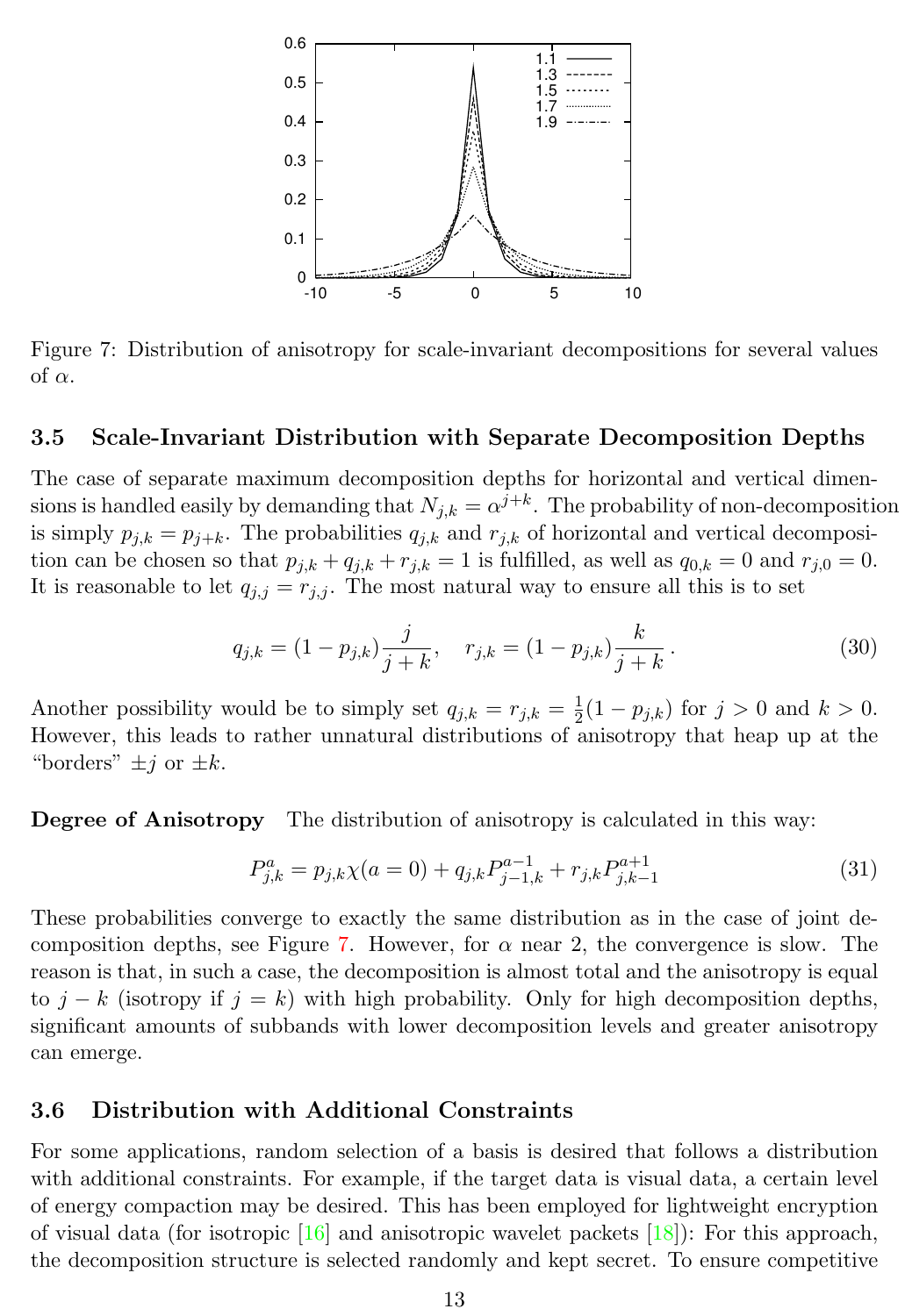compression performance, the set of admissible bases is restricted to those that achieve high energy compaction in the transform domain.

A number of parameters can be used to apply additional constraints. They are listed in Table [1.](#page-13-0)

| $\,n$             | Minimum decomposition depth of the approximation subband |
|-------------------|----------------------------------------------------------|
| m                 | Maximum decomposition depth of the approximation subband |
| $\epsilon$        | Minimum decomposition depth of the detail subbands       |
| $\overline{d}$    | Maximum decomposition depth of the detail subbands       |
| q                 | Maximum degree of anisotropy for approximation subband   |
|                   | Maximum degree of anisotropy for detail subbands         |
| $\mathcal{S}_{0}$ | Seed for pseudo-random number generator                  |

#### <span id="page-13-0"></span>Table 1: Parameters for Additional Constraints

The first four parameters,  $n, m, e, d$ , determine the maximum and minimum decomposition depths for the approximation and the detail subbands. They influence both compression performance and number of admissible bases. Only the joint decomposition depths are listed in Table [1,](#page-13-0) separate decomposition depths for horizontal and vertical decomposition could also be used.

The maximum degree of anisotropy for approximation subband and detail subband,  $q$  and  $r$ , respectively, can be used to prevent subbands from being decomposed into a single direction excessively, as this would lead to inferior energy compaction for natural images in the frequency domain for the other direction. For applications that require good compression performance whilst providing a large keyspace, it is sensible to define separate parameters for the maximum degree of anisotropy for the approximation and the detail subbands. The maximum degree of anisotropy has an impact on both compression performance and the number of admissible bases.

The number of available bases, expected number of subbands and the degree of anisotropy depends on the values used for the parameters. The degree of anisotropy is of course related to the setting of parameters  $q$  and  $r$ , the number of subbands and number of bases is influenced by maximum and minimum decomposition depths  $(n, m, e, d)$ . Generally, parameters set for the approximation subband  $(n, m, q)$ , while possibly important for image compression, do not influence these properties too much. Restricting the degrees of freedom for the detail subbands (by setting parameters  $r, e, d$ ), on the other hand, has a major influence on the number of bases.

The number of available bases for working with additional constraints can be determined by adapting the recurrence equation. As an example, we develop the formula for joint decomposition depths. Furthermore, we allow arbitrary degrees of anisotropy for the detail subbands, and only restrict the maximum degree of anisotropy for the approximation subband. Such a setup reflects the needs of a lightweight encryption scenario [\[19\]](#page-27-0). We use the previously given definition for the degree of anisotropy

$$
Q(h, v) = v - h \tag{32}
$$

where  $h$  and  $v$  are the decomposition depths in horizontal and vertical direction, respec-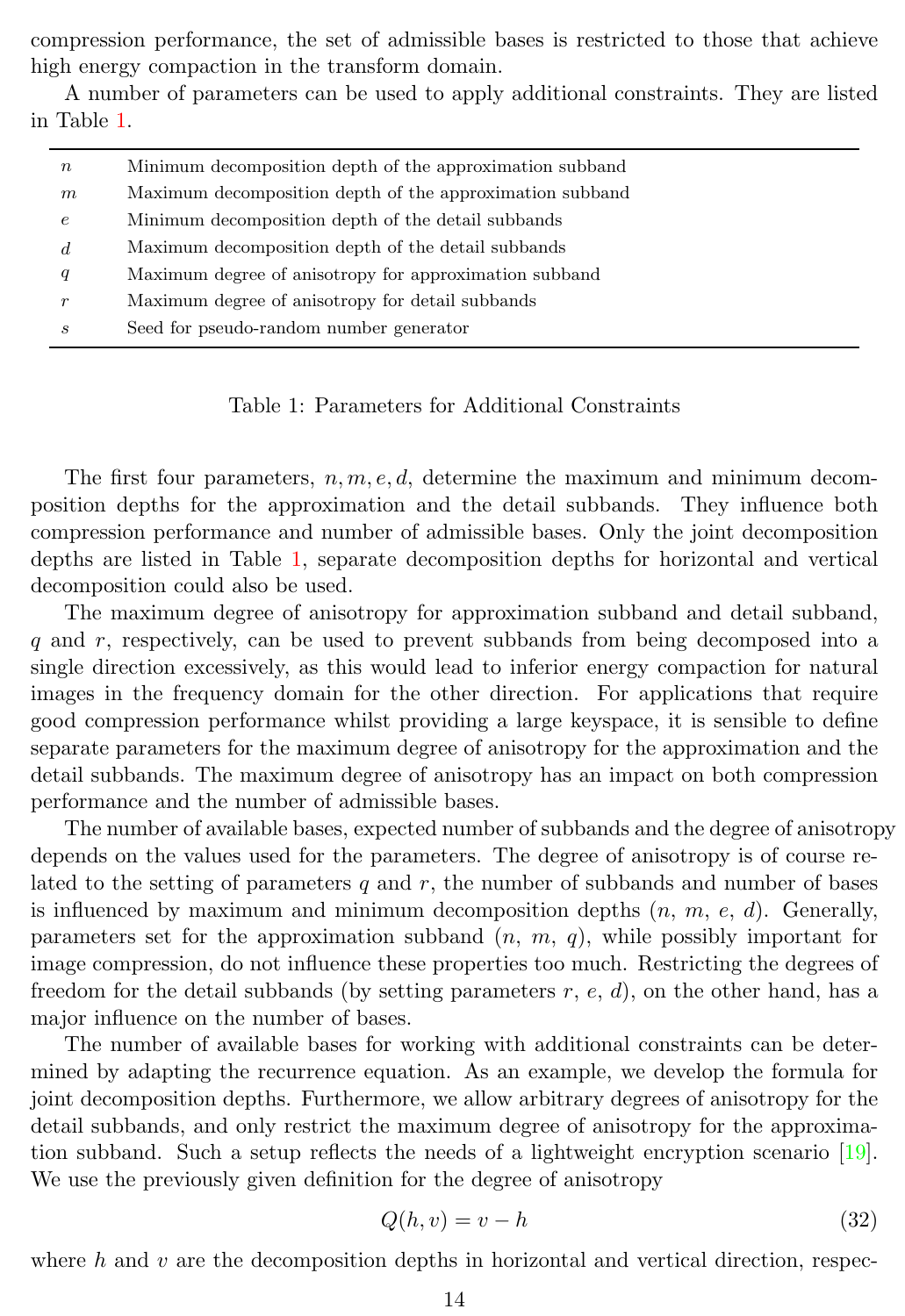tively. Furthermore, to reflect the minimum decomposition depth  $n$  we define  $N$  as

$$
N(j,a) = \begin{cases} 1 & \text{for } a = 0 \\ 0 & \text{for } a = 1 \land j < n \\ 1 & \text{for } a = 1 \land j \ge n \end{cases} \tag{33}
$$

where a defines if the current subband is in the approximation tree  $(a = 1)$  or in the detail tree  $(a = 0)$ . We can then determine the number of bases taking additional constraints into consideration. Subscript  $j$  refers to the total number of possible decompositions available. Subscripts  $h$  and  $v$  refer to the number of horizontal and vertical decompositions, respectively, that have been performed to produce the current subband. Finally, subscript a determines if a subband is in the subtree of the approximation subband or if it is a detail subband.

$$
A_{j,h,v,a} = \begin{cases} 1 & \text{for } h+v+1 > d \\ B_{0,h,v,a} & \text{for } j = 0 \\ B_{j,h,v,a} & \text{for } a = 1 \land \\ A_{j-1,h+1,v,a} \cdot A_{j-1,h+1,v,0} & \text{else} \end{cases}
$$
(34)

$$
+B_{j,h,v,a} \t\t\t else
$$

$$
B_{j,h,v,a} = B_j^{(1)} + B_j^{(2)} + B_j^{(3)} + B_j^{(4)}
$$
\n
$$
B_j^{(1)} = N(j,s)
$$
\n(35)

$$
B_{j,h,v,a}^{(1)} = N(j,a)
$$
  
\n
$$
\begin{cases}\n0 & \text{for } j = 0\n\end{cases}
$$
\n(36)

$$
B_{j,h,v,a}^{(2)} = \begin{cases} 0 & \text{for } h+v+1 > d \\ 0 & \text{for } a = 1 \land \\ Q(h,v+1)| > q \end{cases}
$$
 (37)

$$
B_{j-1,h,v+1,a} \cdot B_{j-1,h,v+1,0} \quad \text{else}
$$
  
\n
$$
B_{j,h,v,a}^{(3)} = \begin{cases} 0 & \text{for } j = 0 \vee j = 1 \\ 0 & \text{for } h+v+1 > d \\ 0 & \text{for } a = 1 \wedge \\ |Q(h,v+1)| > q \end{cases}
$$
 (38)

$$
B_{j,h,v,a}^{(4)} = \begin{cases} A_{j-2,h+1,v+1,a} \cdot A_{j-2,h+1,v+1,0} \\ B_{j-1,h,v+1,0} \end{cases} \text{ else } \begin{cases} 0 & \text{for } j = 0 \vee j = 1 \\ 0 & \text{for } h+v+2 > d \\ 0 & \text{for } a = 1 \wedge \\ B_{j-1,h,v+1,a} \cdot A_{j-2,h+1,v+1,a}^{2} & \text{else.} \end{cases} \tag{39}
$$

This formula reflects the minimum decomposition depth  $n$  of the approximation subband by checking  $N$ . The maximum degree of anisotropy is handled by comparing  $Q$  to the minimum degree of anisotropy  $q$ . The maximum decomposition of the detail subband is handled by checking against e.

The choice which additional constraints to set as well as the optimal settings of the additional constraints will depend on the target application. For the lightweight encryption scheme mentioned above, which seeks a balance between high energy compaction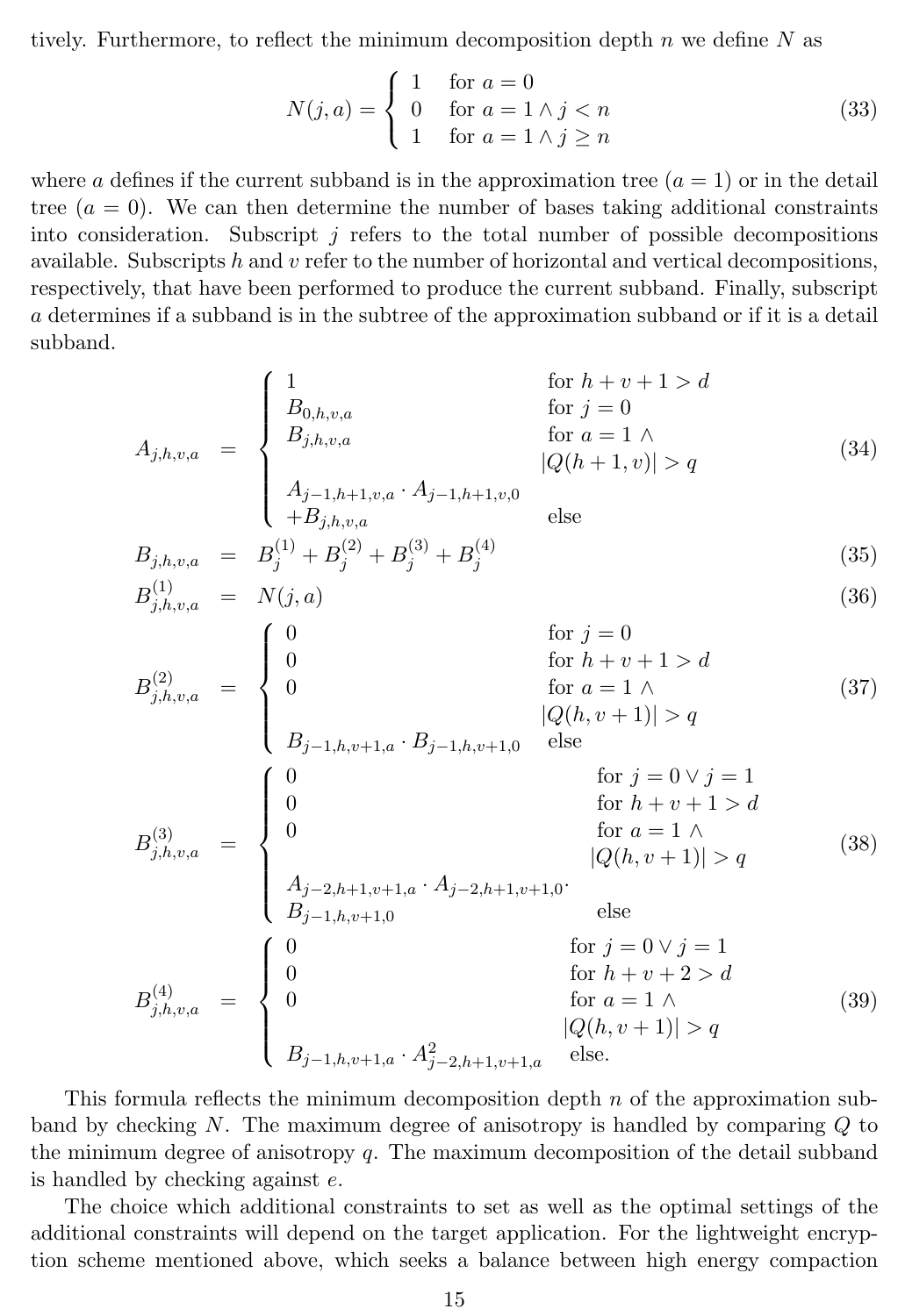and a large number of admissible bases, suitable settings have been determined empirically [\[18\]](#page-26-12). As an illustration, Table [2](#page-15-1) gives the number of bases for different settings of three additional constraints:  $n, d$ , and  $q$ . It can be seen that setting d has a major impact on the number of available bases. Settings that pertain only to the approximation tree obviously have a much smaller impact on the number of bases. For the lightweight encryption scheme this is advantageous, as setting a sufficient minimum decomposition depth and a low maximum degree of anisotropy for the approximation subband produces favorable compression results, while still maintaining a number of bases that is sufficient for providing lightweight security. A detailed discussion of this point can be found in [\[19\]](#page-27-0). A lightweight encryption scheme that relies on anisotropic wavelet packet bases has the nice property of providing a generous keyspace, while at the same time only a small amount of data needs to be encrypted. There are two possibilities how to transmit the used basis: (a) send the parameters and the seed used for random generation in the header (encrypted with a traditional cipher) or (b) insert a description of the used basis into the header (encrypted with a traditional cipher). Option (b) has the important advantage of saving the decoder the need to run through the process of random generation. Instead the description can be used directly. Of course, the representation of the basis should be as efficient as possible. We propose the bush structure as a possible representation in the next section.

|    |       | Additional Constraints | No Constraints |           |            |
|----|-------|------------------------|----------------|-----------|------------|
| m  | $n\,$ | d.                     |                | #Bases    | #Bases     |
| 6  |       |                        |                | $2^{75}$  | 278        |
| 12 | 6     | 12                     |                | 25048     | 25055      |
| 12 | 0     |                        |                | 2364      | $2^{5055}$ |
| 12 | 6     |                        | $\infty$       | $2^{371}$ | $2^{5055}$ |
| 12 | 6     |                        |                | 2364      | 25055      |

<span id="page-15-1"></span>Table 2: Number of Bases with Additional Constraints

## <span id="page-15-0"></span>4 Graph Representation of Decomposition Structure

The lightweight encryption scheme discussed above is only one example for which an efficient representation of anisotropic wavelet packet decomposition structures is important. Another example is image and video compression. A possible gain in compression performance that can be achieved by using a basis that is tailored to the target visual data should not be cancelled out by a redundant representation of this basis.

Subbands of isotropic wavelet packet decompositions are created by a unique succession of filtering steps. Each step consists of one horizontal and one vertical application of a filter pair. While these two sub-steps may be interchanged, the filtering steps cannot. Therefore, the graph structure of a decomposition is a tree with subbands as nodes and filtering steps as edges, and a unique decomposition path from the root node, i.e. original data, to each leaf node, i.e. non-decomposed subband.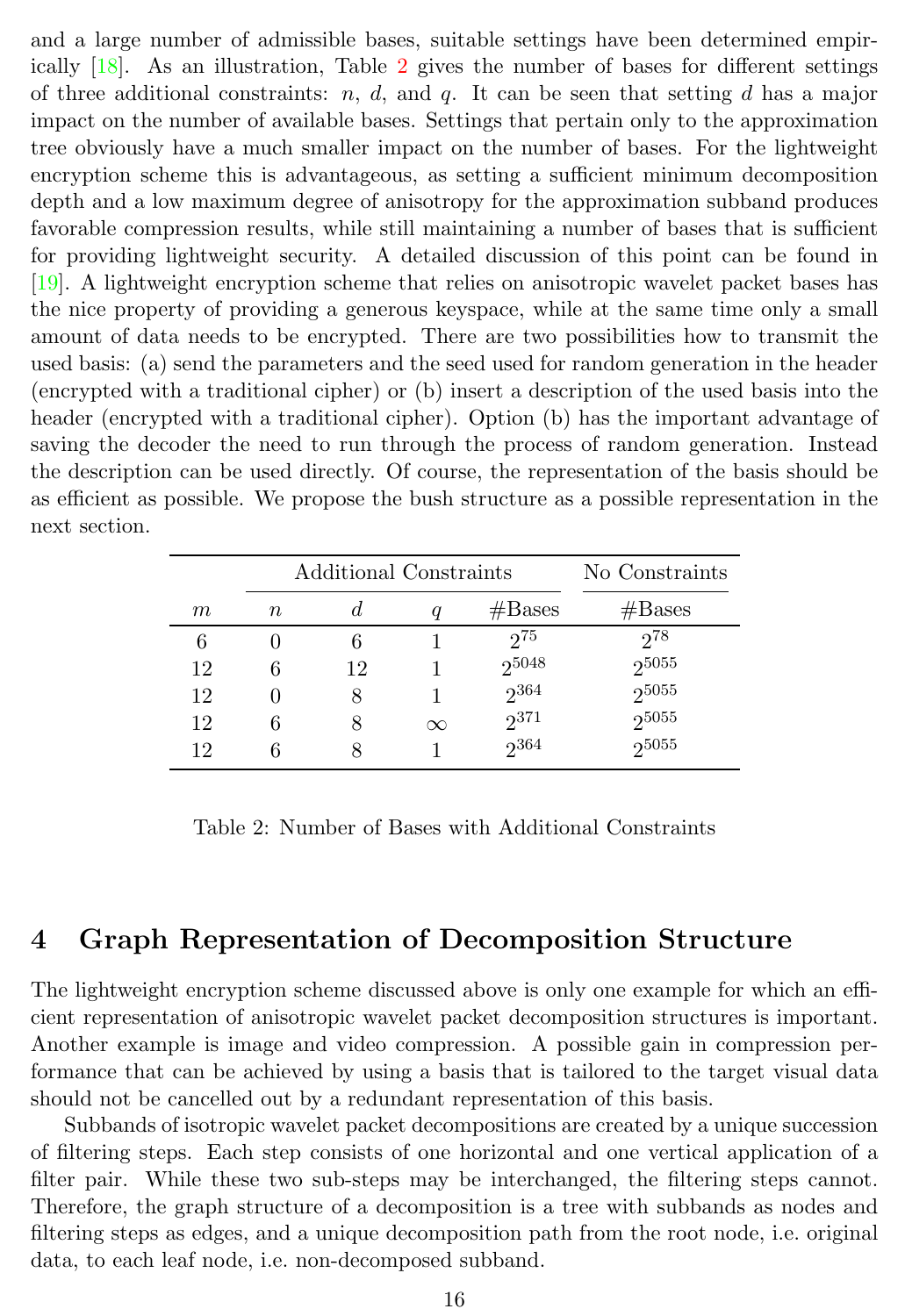On the other hand, the filtering steps of an anisotropic decomposition may be interchanged to some degree. Therefore, there can be several paths between subbands, which means that the underlying graph structure is not a tree. Because of its interwoven nature, we will call this structure bush.

Bushes are introduced as general graphs by Kutil [\[20,](#page-27-1) [21\]](#page-27-2). Bushes as used in 2-D anisotropic wavelet packet decompositions are special cases, i.e. 2-D binary bushes. Such graphs can more easily be introduced as subgraphs of the Cartesian product of two binary trees.

Let  $T_1$  and  $T_2$  be two binary trees, where  $T_i = (V_i, E_i)$ .  $V_i$  is the set of vertices and  $E_i \subseteq V_i \times V_i$  the set of edges. The Cartesian product of these trees is defined as

$$
T_1 \times T_2 := (V, E)
$$
 where  $V := V_1 \times V_2$ , and  
\n $E := \{(a, b, c) | a, b \in V, (a_c, b_c) \in E_c, a_{\bar{c}} = b_{\bar{c}}\}, (40)$ 

where  $\bar{c} = 2$  if  $c = 1$  and  $\bar{c} = 1$  if  $c = 2$ . This means that the tree product contains the Cartesian product of the trees' vertices as its set of vertices, and each two vertices are adjacent if the corresponding vertices of one tree are adjacent and the ones of the other are equal. Each edge is additionally associated with a "color" (or dimension)  $c$  that specifies in which tree the corresponding vertices are unequal and thus adjacent. In other words, a position in the tree product is determined by a position in each of the two trees, and one can move to another position only by moving the position in one tree and remaining stationary in the other.

As with (rooted) trees we can now introduce parent-child relationships in a (rooted) bush. The root vertex  $r$  of a bush is of course the vertex that is the pair of the two trees' roots. Parents and children of vertices, however, are not unique and depend on the color (or dimension).

$$
child(a, c, k) = b \quad \Leftrightarrow \quad a \stackrel{c}{\sim} b \wedge child(a_c, k) = b_c \tag{41}
$$

$$
parent(b, c) = a \quad \Leftrightarrow \quad a \stackrel{c}{\sim} b \land parent(b_c) = a_c \tag{42}
$$

Note that  $a \stackrel{c}{\sim} b$  is a short notation for  $(a, b, c) \in E$ . child $(a, k)$  and parent $(b)$  denote the usual tree-operators for the k-th child and the parent.

A 2-D binary bush is a subgraph  $B \subseteq T_1 \times T_2$  of the Cartesian product of two binary trees  $T_1$  and  $T_2$  which contains all possible paths from the root to each vertex. Under certain assumptions, this makes the bush structure unique for a given set of leaf vertices, i.e. the desired decomposition, which is important for efficient coding, as we will see later. However, this condition is a global condition and therefore difficult to implement. Fortunately, it can also be expressed in the following local conditions, which axiomatize a 2-D binary bush.

1. 
$$
\forall b \neq r \exists a, c : a = \text{parent}(b, c) \tag{43}
$$

2. if 
$$
\exists b, b', c \neq c'
$$
: child $(a, c, k) = b \land \text{child}(a, c', k') = b'$   
then  $\exists d : \text{child}(b, c', k') = \text{child}(b', c, k) = d$  (44)

3. for all colors 
$$
c \neq c'
$$
 and  $m = 1, 2$ :  
if  $\forall k = 1, 2 : \exists \text{child}(\text{child}(a, c, k), c', m)$  then  $\exists \text{child}(a, c', m)$  (45)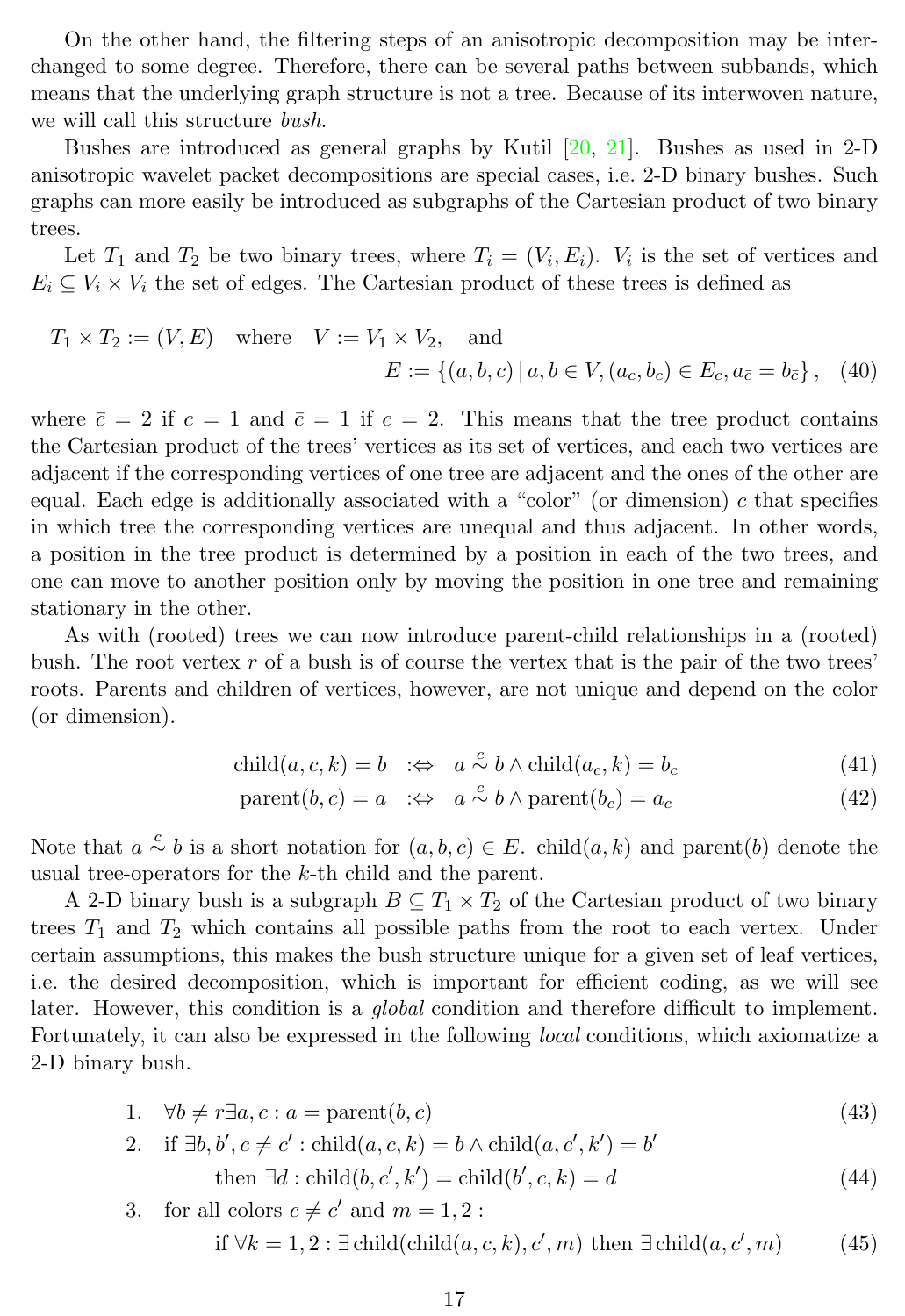

<span id="page-17-0"></span>Figure 8: Correct and incorrect 2-D binary bushes.

The first condition assures the existence of a parent for each vertex. The second condition states that if a vertex has children in both dimensions, then each child in one dimension has to have children in the other. This represents the case of a subband being decomposed horizontally and vertically, producing four subbands. The third condition works reverse: if both children of a vertex in one dimension have children in the other, then the vertex must also have children in the other dimension.

There are incorrect binary bushes which violate at least one of the two latter conditions. See Figure [8](#page-17-0) for a visualization of correct and incorrect bushes. The first example is incorrect because it violates the second condition. The third example violates the third condition.

A full binary bush is one where each vertex has either 0 or exactly 2 children in each dimension, i.e.  $\exists \text{child}(a, c, 1) \Leftrightarrow \exists \text{child}(a, c, 2)$ . Full binary bushes are important not only because anisotropic wavelet packet subbands can be arranged in full binary bushes, but also because full bushes are uniquely determined by the set of leaf vertices and vice versa. The proof can be found in  $[21]$ . Note that this also shows that the bush structure is able to represent all possible anisotropic wavelet packet decompositions.

The structure of an anisotropic wavelet packet decomposition is appropriately represented by full 2-D binary bushes. Each subband is created by a sequence of horizontal and a sequence of vertical filtering steps. These two sequences can be arbitrarily interleaved, so there are possibly many different ways to produce a subband. However, each subband has, of course, to be derived from the original data set, which forms the root node of the bush. Thus, the first condition is fulfilled. If a subband is filtered in both horizontal and vertical directions, then four subbands are created, all filtered in both directions. This behavior is formalized by the second condition. Finally, the third condition is not strictly necessary but plausible. It reflects the freedom of how to perform the decomposition by representing all possible ways to do so. Figure [9](#page-18-1) shows an example of a bush of anisotropic wavelet packets.

As for the implementation of such a graph in a computer program, we remember that an *n*-ary tree can be implemented as an array, where the root is placed at position  $p(r) = 0$ and the children of a node a are placed at positions  $np(a) + 1, \ldots, np(a) + n$ . Non-existent nodes leave holes in the array. Now, since a complete 2-D binary bush is the Cartesian product of two complete binary trees, a bush can be implemented as a 2-D array, where horizontal and vertical positions  $j(a)$ ,  $k(a)$  of a bush-node a are determined by positions  $j(a) = p(a_1), k(a) = p(a_2)$  in the horizontal and vertical binary trees that build up the binary bush.

There are several applications where the bush structure is useful. One example is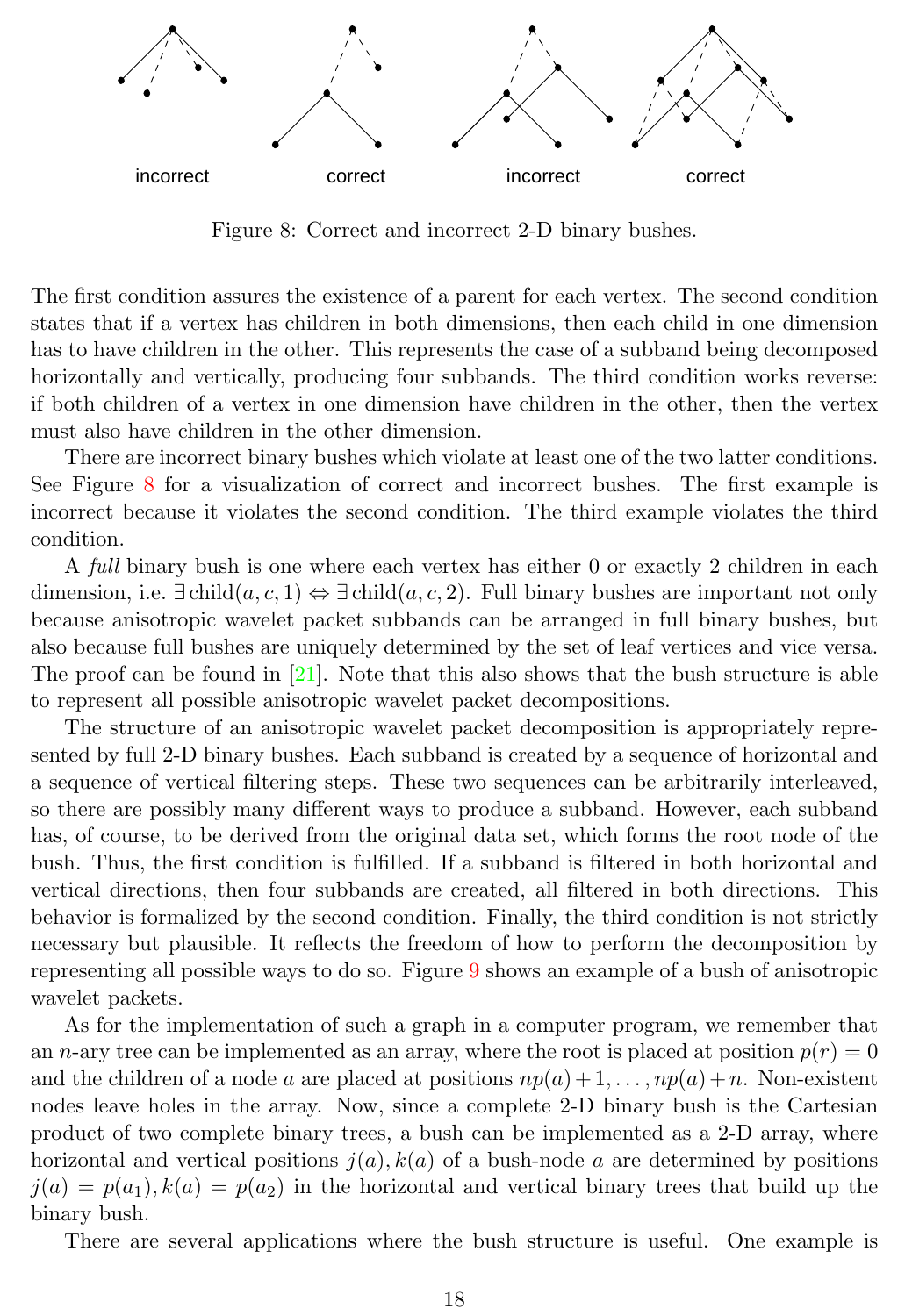

<span id="page-18-1"></span>Figure 9: A complete bush of anisotropic wavelet packets with decomposition depth 1 in each dimension

the computation of the number of subbands common to two different decompositions as a means of measuring the similarity of the two decompositions. In the isotropic case this can be done by a simple tree-walk that skips branches that are missing in one of the two trees of subbands, and by counting common leaves. In the anisotropic case, however, a subband in the second decomposition that corresponds to a subband in the first decomposition would have to be searched by starting at the root node and then following those branches that lead in the direction of the desired subband. This had to be repeated for every subband. By using bushes, such a subband can be accessed directly by its two coordinates  $j(a)$ ,  $k(a)$ .

Another application is presented in Section [6.](#page-21-0)

### <span id="page-18-0"></span>5 Best Bases

To construct a decomposition basis not randomly but optimally, the so-called "best basis" has to be found. Several methods can be used to find the best wavelet packet basis for a given purpose [\[22,](#page-27-3) [23,](#page-27-4) [24\]](#page-27-5). Cost functions can be used that determine a measure of (negative) usability of a given data sequence for a given purpose. The well-known bestbasis algorithm [\[22\]](#page-27-3) for wavelet packet bases is an efficient way to calculate the best basis which minimizes the overall cost function value. The cost function must be additive, i.e. the cost of a set of subbands is equal to the sum of the subbands' costs.

The best basis algorithm relies on a tree-like decomposition structure. Therefore, it has to be modified to work with bushes. In the isotropic case the algorithm has to decide for each subband whether to decompose it or not. In the anisotropic case it can either decompose it horizontally, vertically, both or not at all. To be able to decide this, the best basis of the horizontally and vertically decomposed subbands and the minimized cost function values have to be compared against the subband's own cost function value. These values have to be determined recursively. The smallest has to be chosen.

In the isotropic case it is possible to include the actual calculation of the transform according to the best basis into the determination of the best basis. This avoids a second decomposition run and, thus, saves computation time. However, this is very complicated in the anisotropic case and requires an enormous amount of memory. Additionally, it does not pay because the actual decomposition has a lower complexity than the determination of the best basis (see below). Therefore, the conventional second-run approach is chosen here.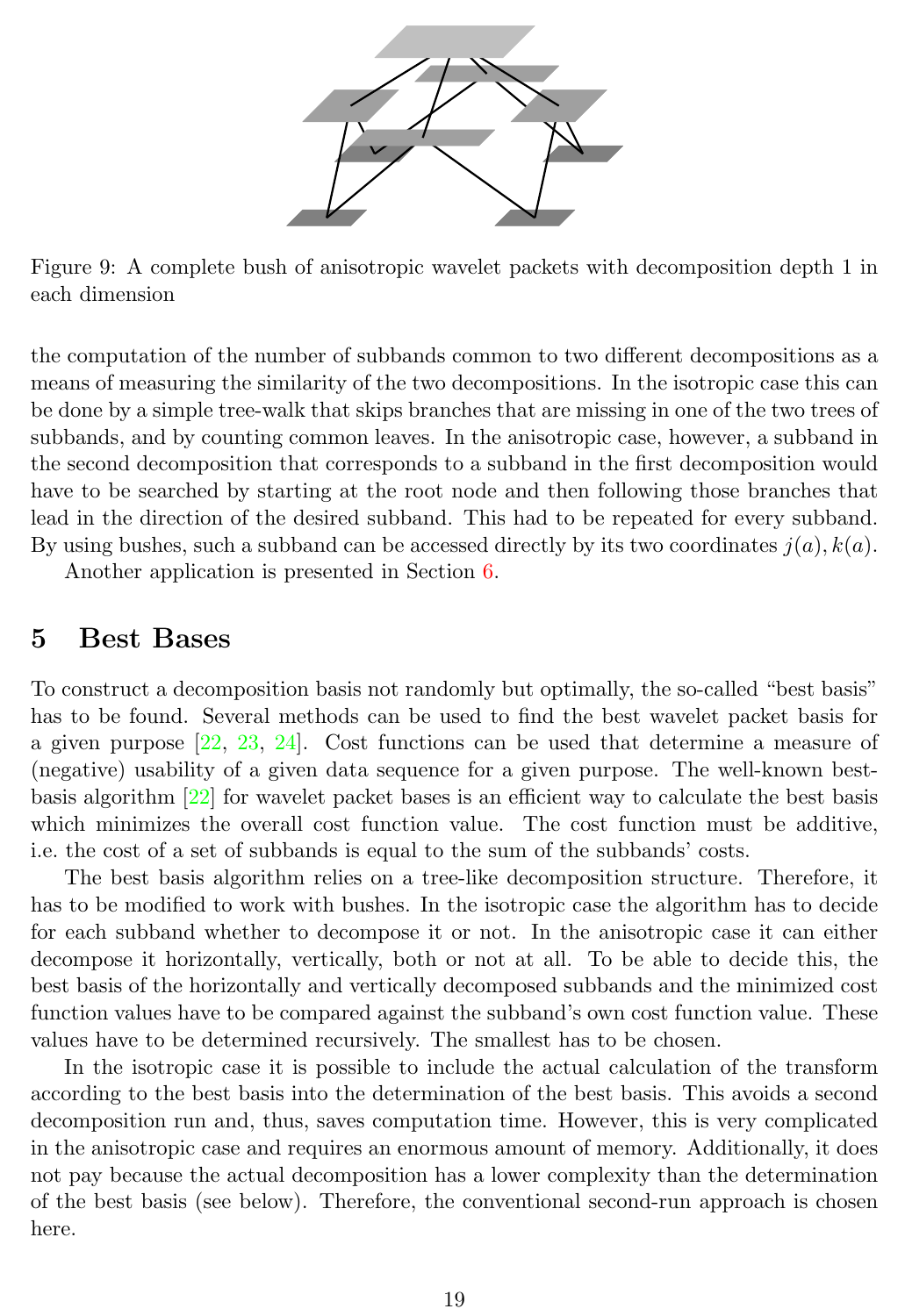$BestDecomp(S) :=$ if bestdim( $S$ ) > 0 Filter  $(S, \text{bestdim}(S))$ BestDecomp (child( $S$ , bestdim $(S)$ , 1))  $BestDecomp$  (child(S, bestdim(S), 2))

<span id="page-19-0"></span>Figure 10: Best basis decomposition algorithm based on a spanning tree walk. Leafvertices are indicated by bestdim $(S)=0$ 

- First, we have to calculate the cost for each subband. This is done by generating all subbands as in Figure [11](#page-20-0) and calculating the cost for each subband immediately after it is created.
- Then, we determine for each subband the best cost and the best decomposition dimension by:

$$
\begin{aligned}\n\text{bestcost}(S, k) &:= \begin{cases}\n\text{cost}(S) & k = 0 \\
\text{bestcost}(\text{child}(S, k, 1)) + \\
\text{bestcost}(\text{child}(S, k, 2)) & k = 1 \dots n \\
\text{bestdim}(S) &:= \text{argmin bestcost}(S, k) \\
\text{bestcost}(S) &:= \text{bestcost}(S, \text{bestdim}(S))\n\end{cases}\n\end{aligned}
$$

This is a recursive procedure ending at leaf subbands (subbands at maximum decomposition level) where bestdim(S) is set to 0 and bestcost(S) = bestcost(S, 0) =  $cost(S)$ .

• The best basis decomposition is then performed based on original data by applying a tree-walk on a spanning tree. This leads to the algorithm in Figure [10.](#page-19-0)

Complexity As opposed to isotropic wavelet packets, performing a full decomposition is not the same task as calculating all possible subbands for anisotropic wavelet packets. This is, by the way, a consequence of the fact that bushes are not cycle free. To perform a full decomposition, i.e. calculating all subbands with maximum decomposition level in each direction, is just as much work as for isotropic wavelet packets, i.e.  $O(n \log n)$ . This is because the resulting subbands actually contain isotropic wavelet packets. Accordingly, the decomposition to a specific basis as in Figure [10](#page-19-0) has the same complexity.

To see how much work it is to calculate all possible subbands, look at Figure [11.](#page-20-0) Each coefficient is calculated by the inner product of a filter and another subband. So we have to count the number of coefficients. Following the construction of Figure [11](#page-20-0) we get

complexity = 
$$
n((j + 1)^d - 1) = O(n(\log n)^d)
$$
 (46)

where n is the data size, d is the dimension  $(d = 2$  in our case) and j is the decomposition where *h* is the data size, *a* is the dimension  $(a - 2 \text{ in our case})$  and *f* is the decomposition depth depth. Here we assume that  $j = \log_2 \sqrt[d]{n} - c$ , which means that the decomposition depth is increased by 1 if the data size is increased by a factor of 2 in each dimension.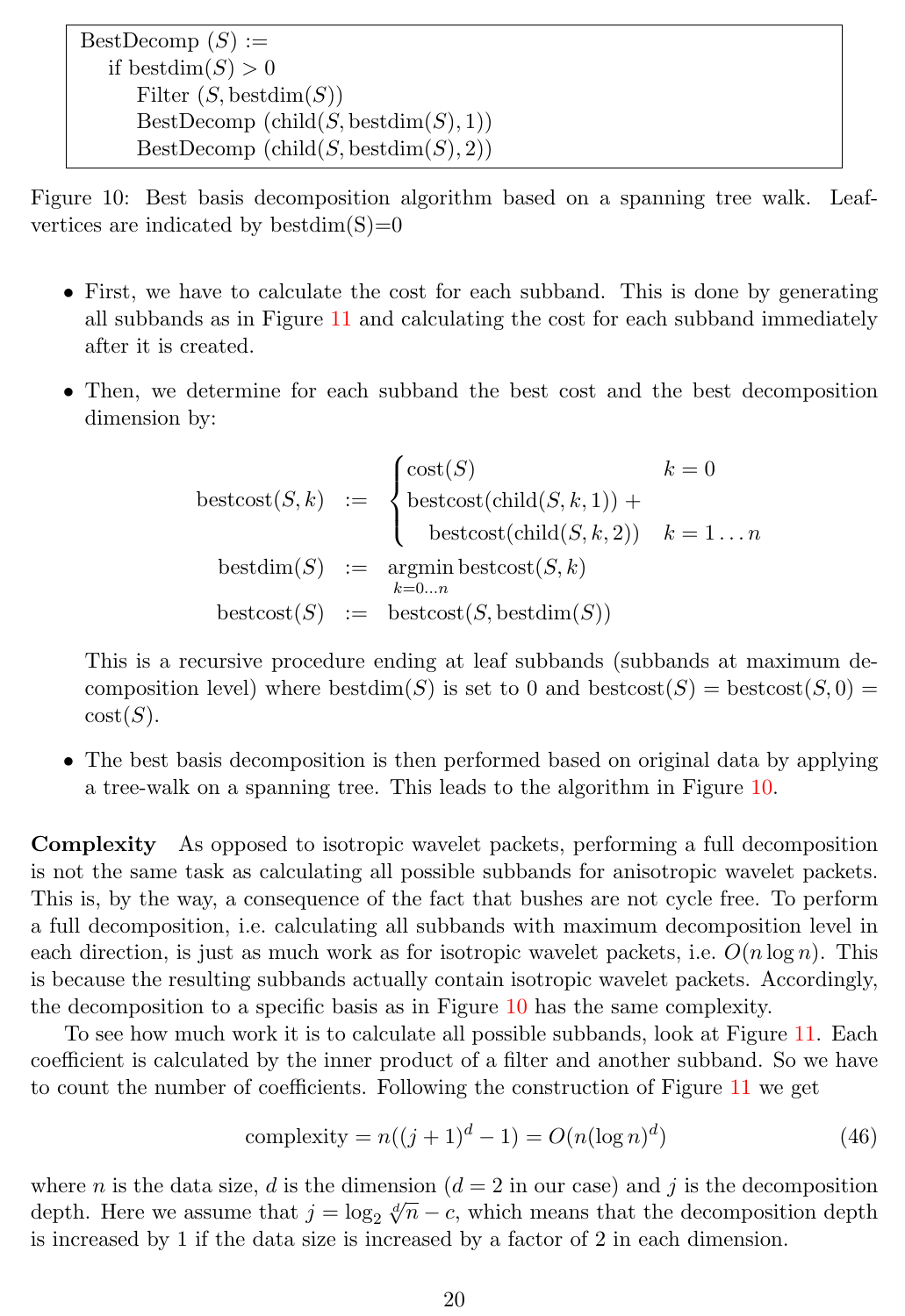

Figure 11: All subbands of a full anisotropic wavelet packet decomposition

<span id="page-20-0"></span>

<span id="page-20-1"></span>Figure 12: Accuracy of the truncated best basis algorithm: the ratio of leaf subbands in the best basis solution that are also present in truncated best basis algorithm solution. Results for three standard images are plotted over the truncation depth  $j'$ . Maximum decomposition depth is 8 in each dimension.

Truncated Best Basis Algorithm Since the complexity of the best basis algorithm is worse than in the isotropic case  $(O(n \log n))$ , we consider a heuristic approximation to the best basis algorithm in order to reduce the complexity. The idea is to decompose data not to maximum depth but to a fixed (truncated) depth  $j'$  and find the decomposition decisions (bestdim( $S$ )) in the usual way. We then accept this result for the root subband only and proceed with its child subbands in the same way.

The first step in this approach has a complexity of  $n((j'+1)^{d}-1)$ . However, consecutive steps only have to produce complementary data if the data of previous steps is kept in memory, which means significantly increased memory demand. If implemented this way, the total complexity is  $n((j'+1)^d-1+(j'+1)^{d-1}(j-j')d)$  in the worst case.

This heuristic assumes that the decision how to decompose a subband does not depend on subbands at much higher decomposition depth. Whether this assumption is justified, can be seen in Figure [12,](#page-20-1) where decompositions of actual images based on the best basis and the truncated best basis algorithms are compared in terms of the number of leaf subbands common to both decompositions (see end of Section [4\)](#page-15-0). Especially for images with high frequency content (such as the "Barbara"-image), the truncation depth  $j'$  should be chosen large enough in order to avoid loss of accuracy in the application, since the decomposition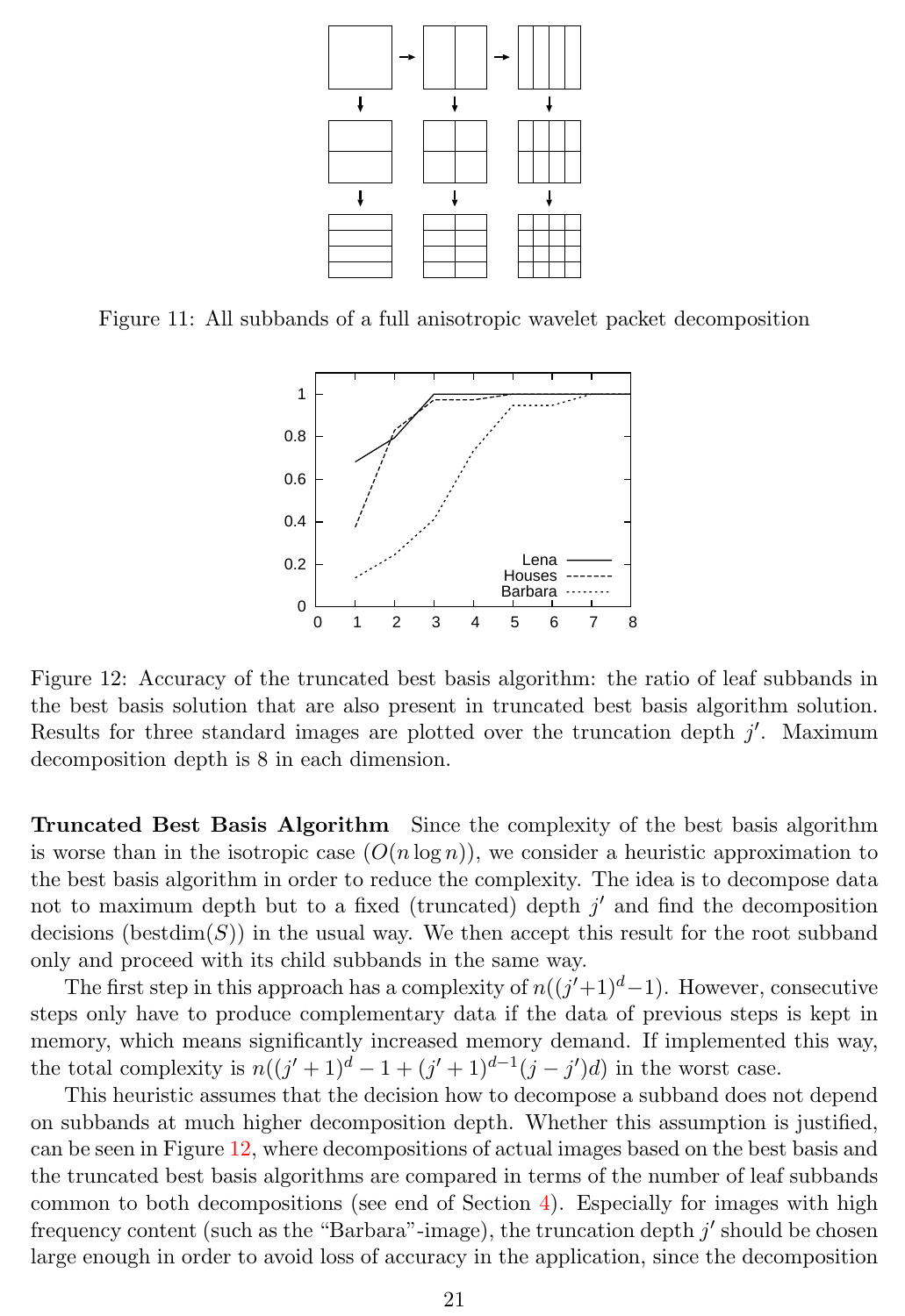would differ significantly from the optimum otherwise.

## <span id="page-21-0"></span>6 Efficient Coding of the Decomposition Structure

Independent of the application in which anisotropic wavelet packets are used, it may be appropriate to store the decomposition basis, i.e. its graph structure, with a minimum amount of bits. We discuss two approaches to encode anisotropic wavelet packet structures: a straightforward method and a method that utilizes the bush structure to achieve a better representation.

### <span id="page-21-1"></span>6.1 Simple Coding

The straightforward method codes a structure depth-first from root to leaves. It is based on the way the decomposition structure is created: on the basis of the decomposition decision, each node S is conceived to have offsprings in only one dimension  $dim(S)$ . For each node a symbol node<sub>d</sub> is emitted that denotes the dimension  $d = \dim(S)$  in which the node is decomposed. The symbol leaf denotes a leaf. The algorithm is given in figure Figure [13.](#page-21-3) Of course, this approach is not very efficient: for an isotropic decomposition step, the direction is coded three times, while with an efficient representation no direction needs to be coded.

```
Encode (S) :=if S is leaf
      Emit symbol leaf
   else
      let d = \dim(S)Emit symbol node<sub>d</sub>
      Encode (child(S, d, 1))
      Encode (child(S, d, 2))
```
<span id="page-21-3"></span>Figure 13: A straightforward algorithm to encode the decomposition structure of an anisotropic wavelet packet transform

### <span id="page-21-2"></span>6.2 Bush Coding

To encode a decomposition structure optimally (with a minimum number of bits) it is essential to start with a unique representation. Otherwise, the encoded bits necessarily contain redundancy. Fortunately, a bush is a unique representation of the decomposition structure. However, this does not mean that it is trivial to encode this structure without redundancy. The algorithm in Figure [14](#page-22-0) does this.

It takes into account that branches of a node imply certain branches of descendant nodes: First, if the bush branches at a node in dimension  $d$ , then all child nodes in any dimension different from d have to branch in dimension d. Second, if the bush does not branch at a node in dimension d, then at least one child node in a dimension different from d does not branch in dimension d. The algorithm, therefore, keeps track of dimensions in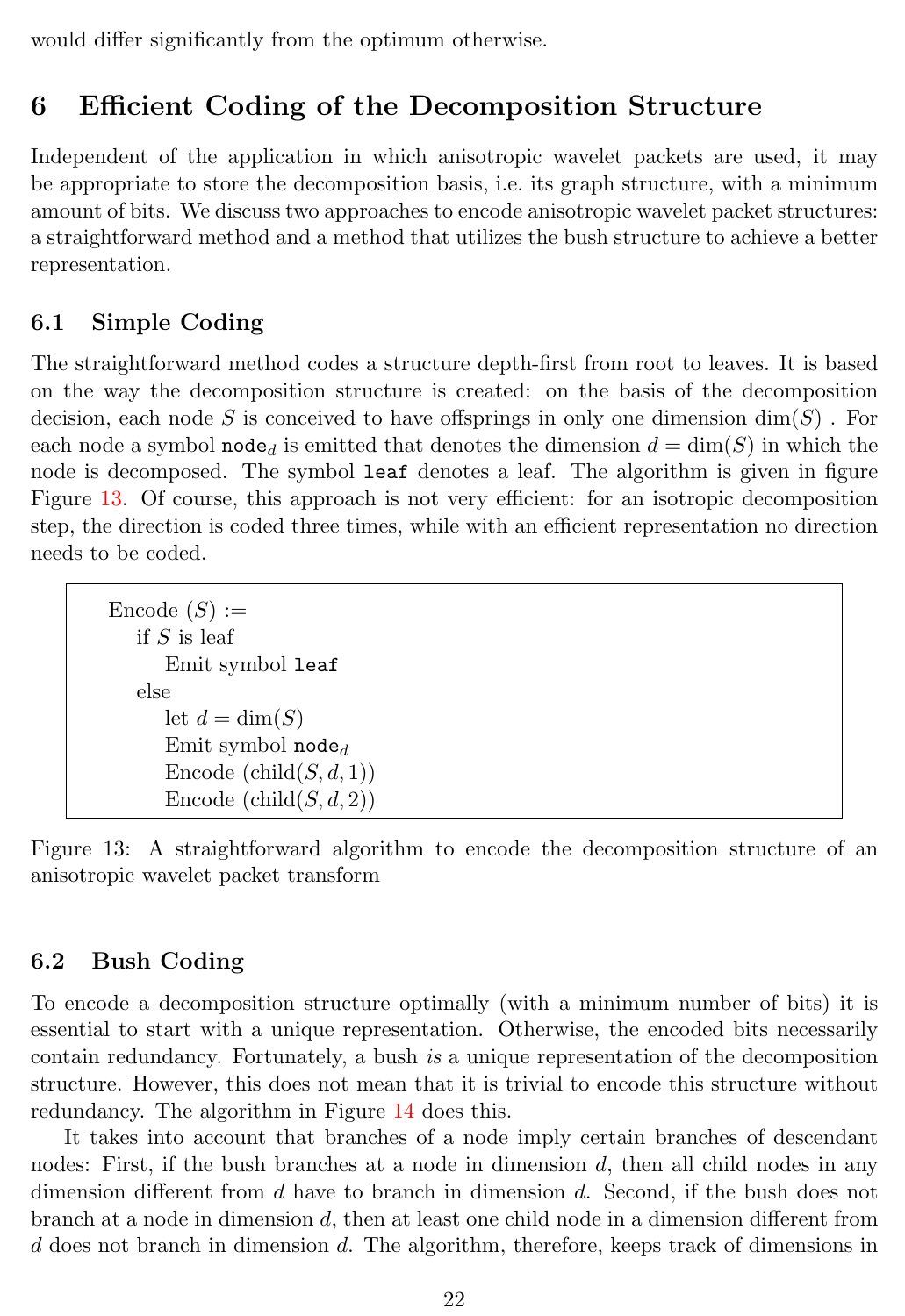Encode  $(S, D, N) :=$ for all dimensions  $d$ if not  $N[d]$  and not  $D[d]$ Encode (haschildren $(S, d)$ ) if a dimension d exists with haschildren $(S, d)$ for all dimensions e  $D_{1,2}[e] \leftarrow$  haschildren $(S, e) \wedge d \neq e$ for all dimensions  $e$  with  $\neg$  haschildren $(S, e)$  $D_1[e] \leftarrow$  haschildren(child(S, d, 1), e)  $D_2[e] \leftarrow$  haschildren(child(S, d, 2), e) Encode  $D_1[e]$  and  $D_2[e]$  together (note: at least one is *false*)  $N_1[e] \leftarrow \neg D_1[e]; N_2[e] \leftarrow \neg D_2[e]$ Encode (child $(S, d, 1), D_1, N_1$ ) Encode (child $(S, d, 2), D_2, N_2$ )

<span id="page-22-0"></span>Figure 14: An algorithm to encode the decomposition structure of an anisotropic wavelet packet transform without redundancy

which nodes must or must not branch  $(D \text{ means "do branch" and } N \text{ means "no branch" })$ and does not encode this information. This removes all redundancy from the bush's structure.

The initial call is "Encode (root  $(B)$ ,  $\emptyset$ ,  $\emptyset$ )". Additionally, nothing has to be encoded if the maximum decomposition depth is reached (if it is known). At one point, two Boolean values are encoded together where only three states are possible. To encode this without redundancy, an arithmetic coder is necessary. This coder also exploits probabilistic redundancies in the structure.

Now let us compare the two coding methods for the different distributions discussed above. Both, the simple and the bush representation, are entropy coded with an arithmetic coder and number of required bits is recorded. Figure [15](#page-23-1) shows the average number of bits needed to code 10000 random samples for each decomposition depth. Figure [17](#page-24-0) shows the coding gain as the ratio between the average number of bits needed for the bush representation and the simple representation.

It can be seen that the coding gain that can be obtained with the bush representation depends on the properties of the decomposition structure. For the uniform distribution, which produces decompositions that are much deeper the decompositions produced by the scale-invariant distribution, the coding efficiency between the simple and sophisticated representation differs substantially for joint and separate decomposition depths. Separate decomposition depths produce more balanced decomposition trees that are well suited for the bush representation. Randomly selected trees with a joint decomposition depth do not exhibit this balance and the bush representation cannot achieve much of a coding gain for higher maximum decomposition levels.

For the scale-invariant distribution with parameter  $\alpha = 1.5$ , the coding gain of the sophisticated approach is substantial for both, joint and separate decomposition depths, as can be seen in Figure  $15(a)$  and Figure  $15(c)$ . Figure [16](#page-24-1) shows the performance for different values of  $\alpha$  (with maximum separate and joint decomposition depths of 10 and 12,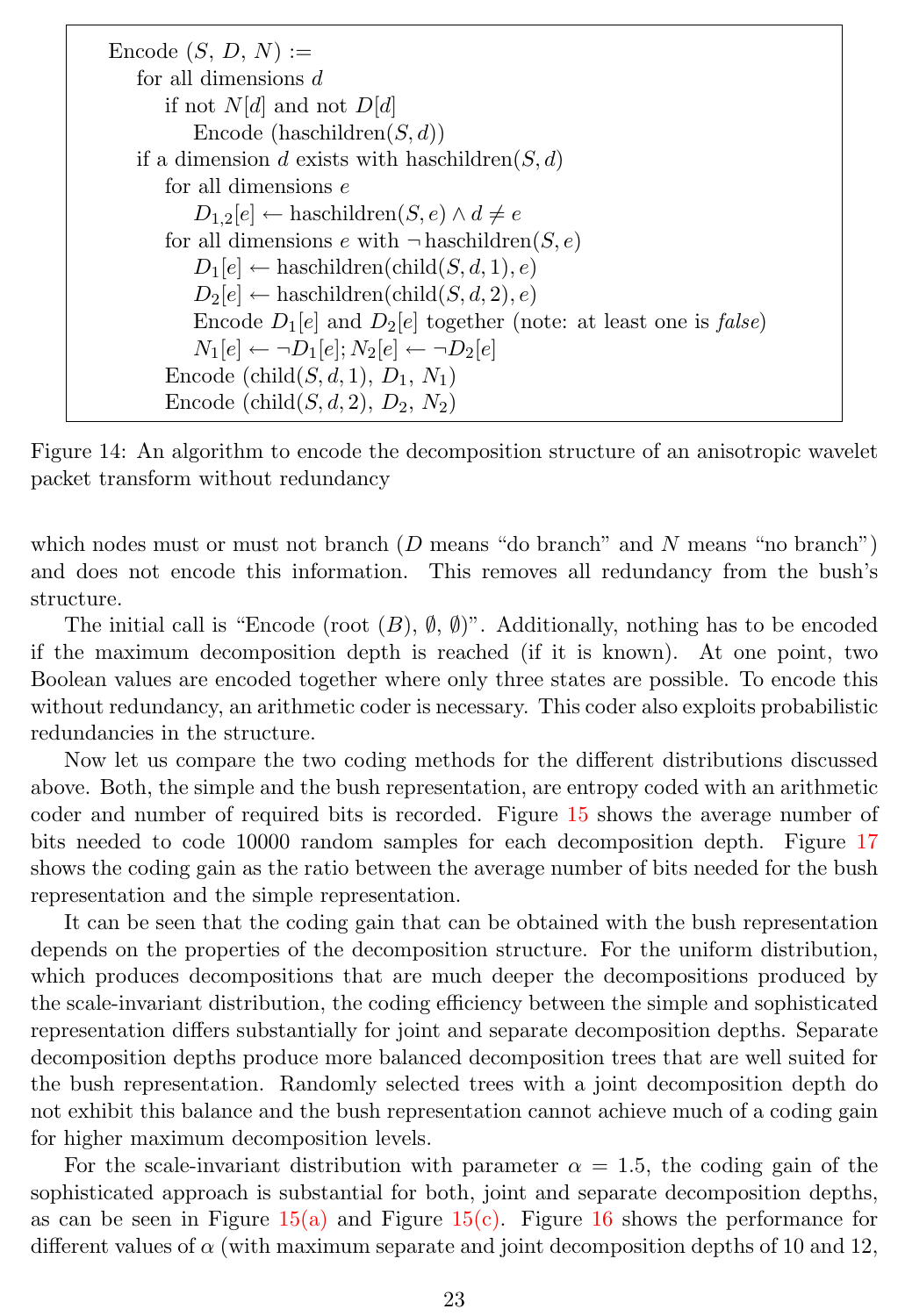<span id="page-23-3"></span><span id="page-23-2"></span>

<span id="page-23-1"></span>Figure 15: Coding Efficiency by Decomposition Depth for Different Distributions

respectively). Higher values of  $\alpha$  produce deeper decompositions. In the case of separate decomposition depths, the resulting decomposition trees are more balanced in vertical and horizontal dimension. In this case, the performance of bush coding is significantly better than simple coding. For separate decomposition depths,  $\alpha = 2$  produces a full wavelet packet decomposition. Because a full decomposition can be described very efficiently by the bush representation, the number of bits decreases dramatically for this case. In the case of joint decomposition depth the produced decompositions are much less balanced and the coding gain obtained by the bush representation is marginal, even for high values of α.

## <span id="page-23-0"></span>7 Conclusion

To work with the anisotropic wavelet packet transform, one has to construct and to represent its decomposition structure. For the first part, i.e. construction, this work develops a number of random decomposition with specific distributions, as well as a best basis algorithm for application driven optimized transforms. For the second part, i.e. representation, a novel graph structure is introduced, which has several essential advantages.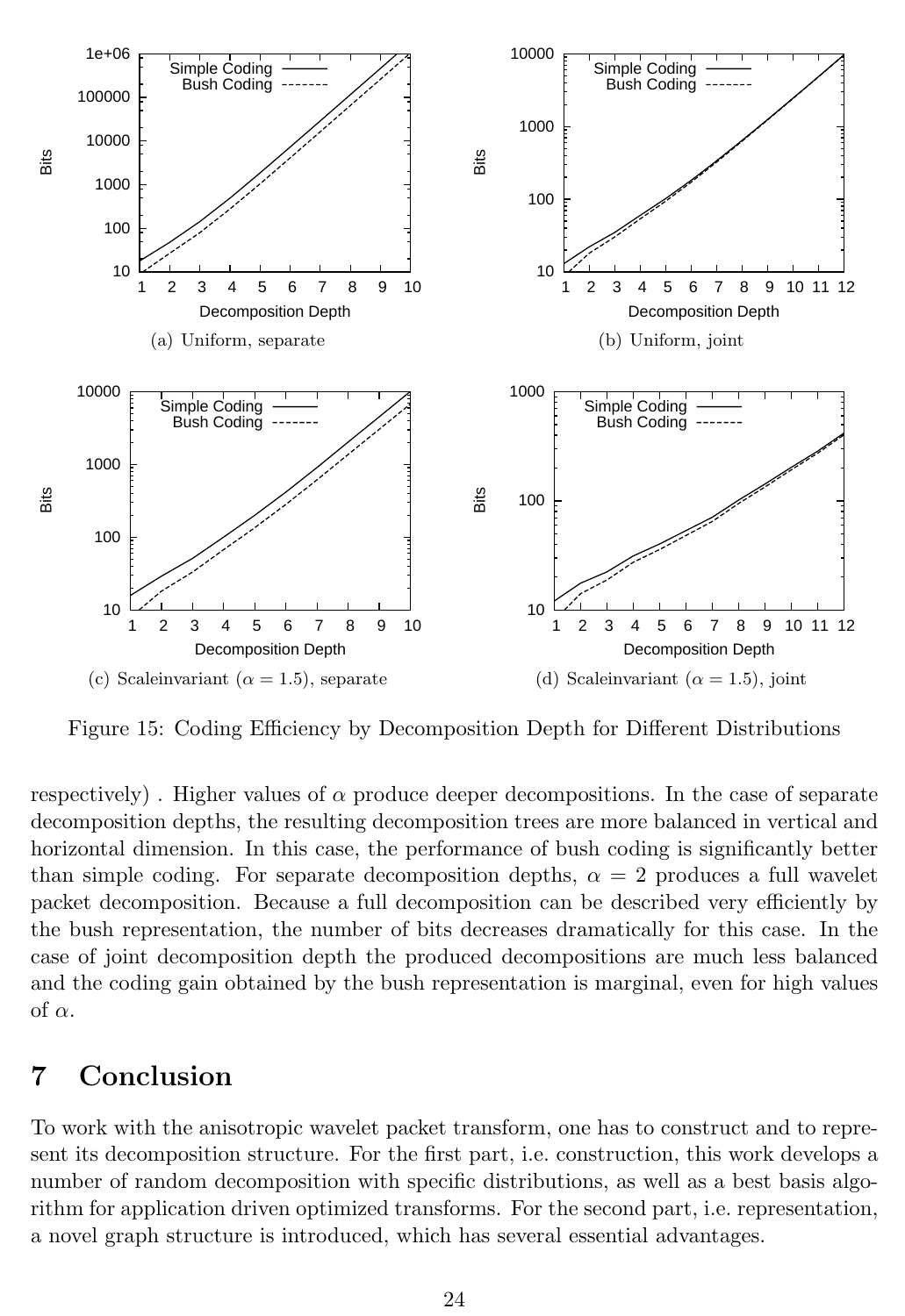

<span id="page-24-1"></span>Figure 16: Coding Efficiency by  $\alpha$  for Scaleinvariant Distributions



<span id="page-24-0"></span>Figure 17: Ratio Bush/Simple Coding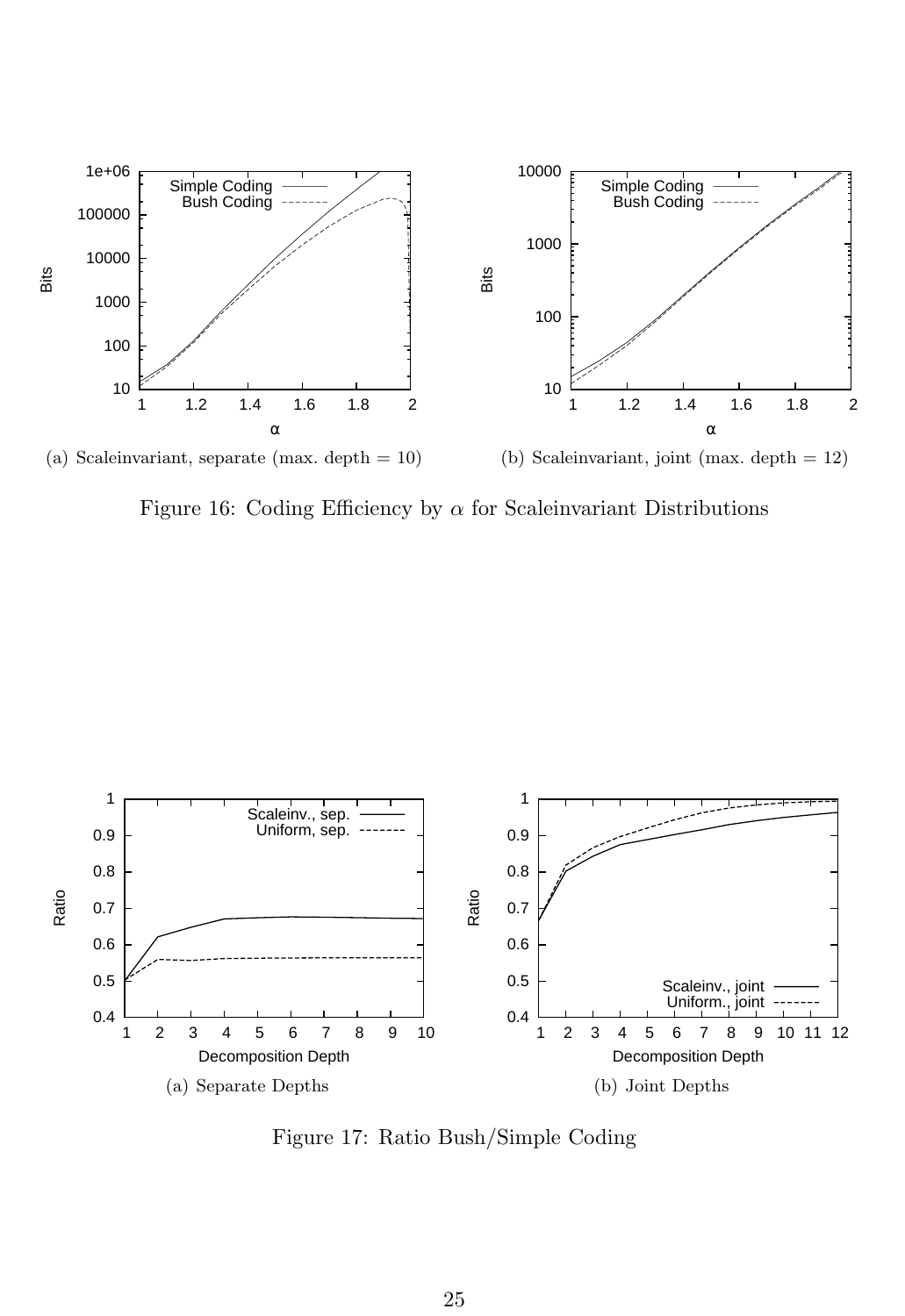As a first result, we see that the number of possible decompositions is much higher than in the isotropic case. As a consequence, a random decomposition from a uniform distribution is, on average, even deeper than in the isotropic case since decompositions with lower depth are rarer compared to the total number of decompositions. Therefore, another type of distribution is developed where the number of subbands grows exponentially with the maximum decomposition depth, and the base of the growth can be chosen. This leads to an approximately scale invariant decomposition. Furthermore, additional constraints that may be imposed by applications have an impact on the properties of the distributions, in particular the number of available bases is reduced.

When analyzing the properties of these random decompositions, it turns out that decompositions with a joint maximum decomposition depth for all dimensions produce a wider range of anisotropy of the resulting subbands, while those with a separate maximum decomposition depth tend to remain closer to isotropy.

To construct not only random decompositions but ones that are optimized with respect to a certain application, the well-known best basis algorithm for isotropic wavelet packet transforms is adapted to the anisotropic case. Although the hierarchic nature of this algorithm must be broken to do so, the optimal complexity of the algorithm is retained, i.e. the complexity necessary to compute all possible subbands.

All considerations show that the anisotropic wavelet packet transform is more complicated than the isotropic transform because the underlying graph structure is not a tree but a certain kind of cyclic but hierarchic graph. This graph is developed as a graph theoretic definition. It serves as the foundation to all algorithms in this work and turns out to be of high value for implementations of the anisotropic wavelet packet transform. Its main advantage is that it offers a unique representation of the decomposition structure. Thus, it is a necessary prerequisite for coding the decomposition structure without redundancy. A compressing algorithm based on this graph to code the structure information is developed and shows that there is a significant reduction of bits especially for decompositions with separate maximum decomposition depths.

## References

- <span id="page-25-0"></span>[1] I. Daubechies, Ten Lectures on Wavelets. No. 61 in CBMS-NSF Series in Applied Mathematics, Philadelphia, PA, USA: SIAM Press, 1992.
- <span id="page-25-1"></span>[2] S. Mallat, A wavelet tour of signal processing. Academic Press, 1997.
- <span id="page-25-2"></span>[3] Z. Xiong, K. Ramchandran, and M. T. Orchard, "Wavelet packet image coding using space-frequency quantization," IEEE Transactions on Image Processing, vol. 7, pp. 892–898, June 1998.
- <span id="page-25-3"></span>[4] N. Saito and R. Coifman, "Local discriminant bases," in Wavelet Applications in Signal and Image Processing II (A. Laine and M. Unser, eds.), vol. 2303 of SPIE Proceedings, pp. 2–14, 1994.
- <span id="page-25-4"></span>[5] A. Laine and J. Fan, "Texture classification by wavelet packet signatures," IEEE Transactions on Pattern Analysis and Machine Intelligence, vol. 11, no. 15, pp. 1186– 1191, 1993.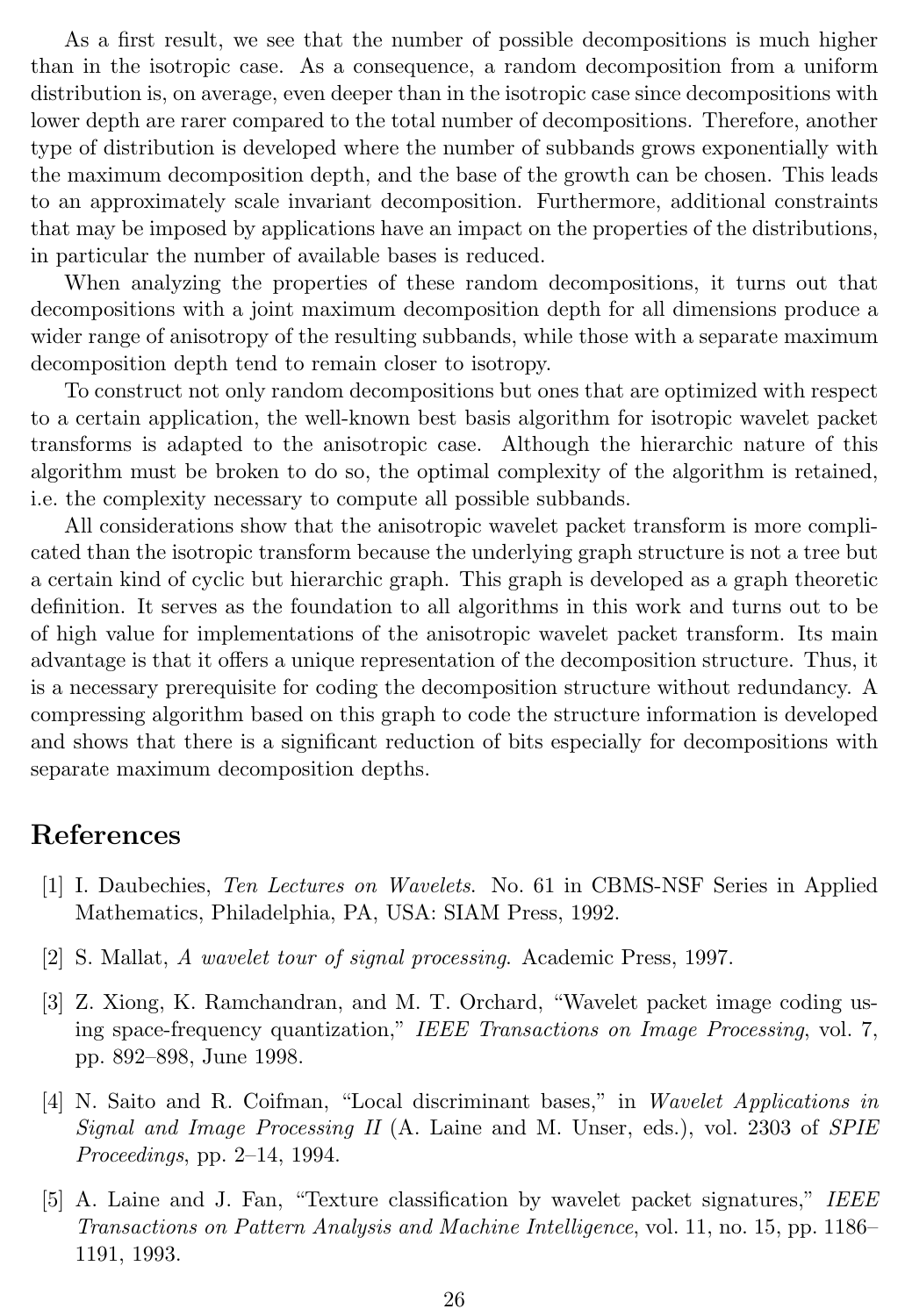- <span id="page-26-0"></span>[6] R. Learned and A. Willsky, "A wavelet packet approach to transient signal classification," Applied and Computational Harmonic Analysis, vol. 2, pp. 265–278, 1995.
- <span id="page-26-1"></span>[7] A. Lindsey and J. Dill, "Digital transceiver implementation for wavelet packet modulation," in Wavelet Applications V (H. Szu, ed.), vol. 3391 of *SPIE Proceedings*, pp. 255–264, SPIE, 1998.
- <span id="page-26-2"></span>[8] L. B. Montefusco, "Semi-orthogonal wavelet packet bases for parallel least-squares approximation," Journal of Computational and Applied Mathematics, vol. 73, pp. 191– 208, 1996.
- <span id="page-26-3"></span>[9] M. Wickerhauser, Adapted wavelet analysis from theory to software. Wellesley, Mass.: A.K. Peters, 1994.
- <span id="page-26-4"></span>[10] T. Hopper, "Compression of gray-scale fingerprint images," in Wavelet Applications (H. Szu, ed.), vol. 2242 of SPIE Proceedings, pp. 180–187, 1994.
- <span id="page-26-5"></span>[11] M. Wickerhauser, "INRIA lectures on wavelet packet algorithms." Lecture notes, INRIA, 1991.
- <span id="page-26-6"></span>[12] R. Kutil, "Zerotree image compression using anisotropic wavelet packet transform," in Visual Communications and Image Processing 2003 (VCIP'03) (T. Ebrahimi and T. Sikora, eds.), vol. 5150 of SPIE Proceedings, (Lugano, Switzerland), pp. 1417–1427, SPIE, July 2003.
- <span id="page-26-7"></span>[13] D. Xu and M. N. Do, "Anisotropic 2-D wavelet packets and rectangular tiling: theory and algorithms," in Proceedings of SPIE Conference on Wavelet Applications in Signal and Image Processing  $X$  (M. A. Unser, A. Aldroubi, and A. F. Laine, eds.), vol. 5207 of SPIE Proceedings, (San Diego, CA, USA), pp. 619–630, SPIE, Aug. 2003.
- <span id="page-26-8"></span>[14] R. Kutil, "Anisotropic 3-D wavelet packet bases for video coding," in Proceedings of the IEEE International Conference on Image Processing (ICIP'03), (Barcelona, Spain), Sept. 2003.
- <span id="page-26-9"></span>[15] E. Christophe, C. Mailhes, and P. Duhamel, "Best anisotropic 3-D wavelet decomposition in a rate-distortion sense," in Proceedings of 31st International Conference on Acoustics, Speech, and Signal Processing, ICASSP '06, vol. II, (Toulouse, France), pp. 17–20, May 2006.
- <span id="page-26-10"></span>[16] A. Pommer and A. Uhl, "Selective encryption of wavelet-packet encoded image data — efficiency and security," ACM Multimedia Systems (Special issue on Multimedia Security), vol. 9, no. 3, pp. 279–287, 2003.
- <span id="page-26-11"></span>[17] D. Engel and A. Uhl, "Secret wavelet packet decompositions for JPEG 2000 lightweight encryption," in Proceedings of 31st International Conference on Acoustics, Speech, and Signal Processing, ICASSP '06, vol. V, (Toulouse, France), pp. 465–468, May 2006.
- <span id="page-26-12"></span>[18] D. Engel and A. Uhl, "Lightweight JPEG2000 encryption with anisotropic wavelet packets," in Proceedings of International Conference on Multimedia  $\mathcal{C}$  Expo, ICME '06, (Toronto, Canada), pp. 2177–2180, July 2006.